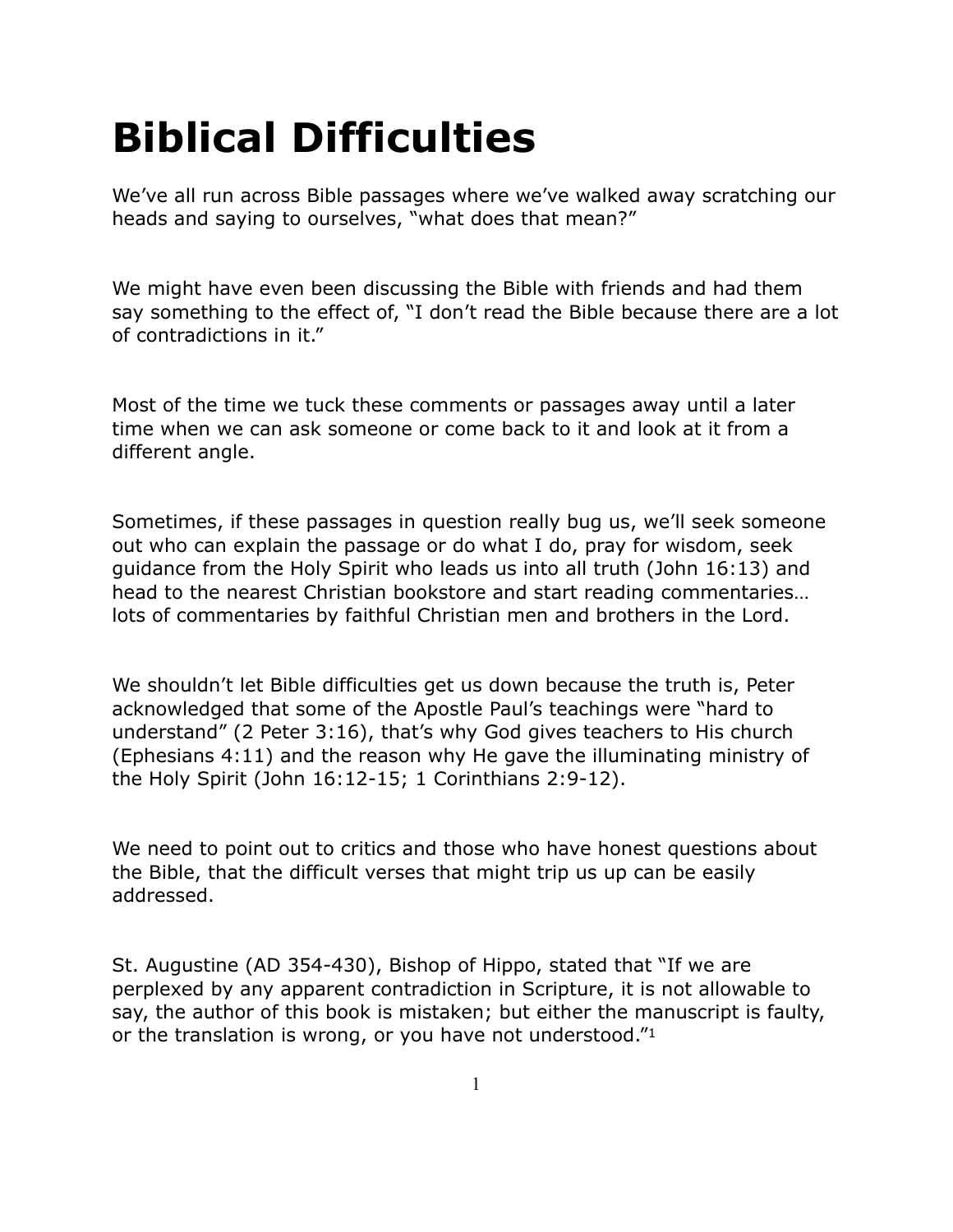God does not want us to be confused and frustrated over verses that we don't understand because He is not the "author of confusion" (1 Corinthians 14:33) but wants us to seek His wisdom (James 1:5) so that we can grow in the Word (1 Peter 2:2).

When it comes to difficult Bible verses, the *two premises* and *one conclusion* that we can follow are: 2

- 1. God cannot err.
- 2. The Bible is the Word of God.
- 3. Therefore, the Bible cannot err.

The first premise can be seen in the fact that God cannot commit an error:

- **◦** Hebrews 6:18 says that, "it is impossible for God to lie"
- **◦** In Titus 1:2, Paul speaks of God, "who cannot lie"
- **◦** Jesus, being God, said in John 14:6, "I am the way, *the truth*, and the life…" (emphasis added)
- **◦** And to the Father, Jesus said in John 17:17, "Sanctify them by Your truth. Your word is truth."
- **◦** See also (2 Timothy 2:13 and Psalm 119:160)

The second premise is that the Bible is the word of God:

- **◦** In John 10:35, Jesus, when speaking of the Old Testament as the "word of God", says that "Scripture cannot be broken."
- **◦** Jesus says in Matthew 5:18, "till heaven and earth pass away, one jot or one tittle will by no means pass from the law till all is fulfilled."
- **◦** Paul says in 2 Timothy 3:16 that, "All Scripture is God breathed…"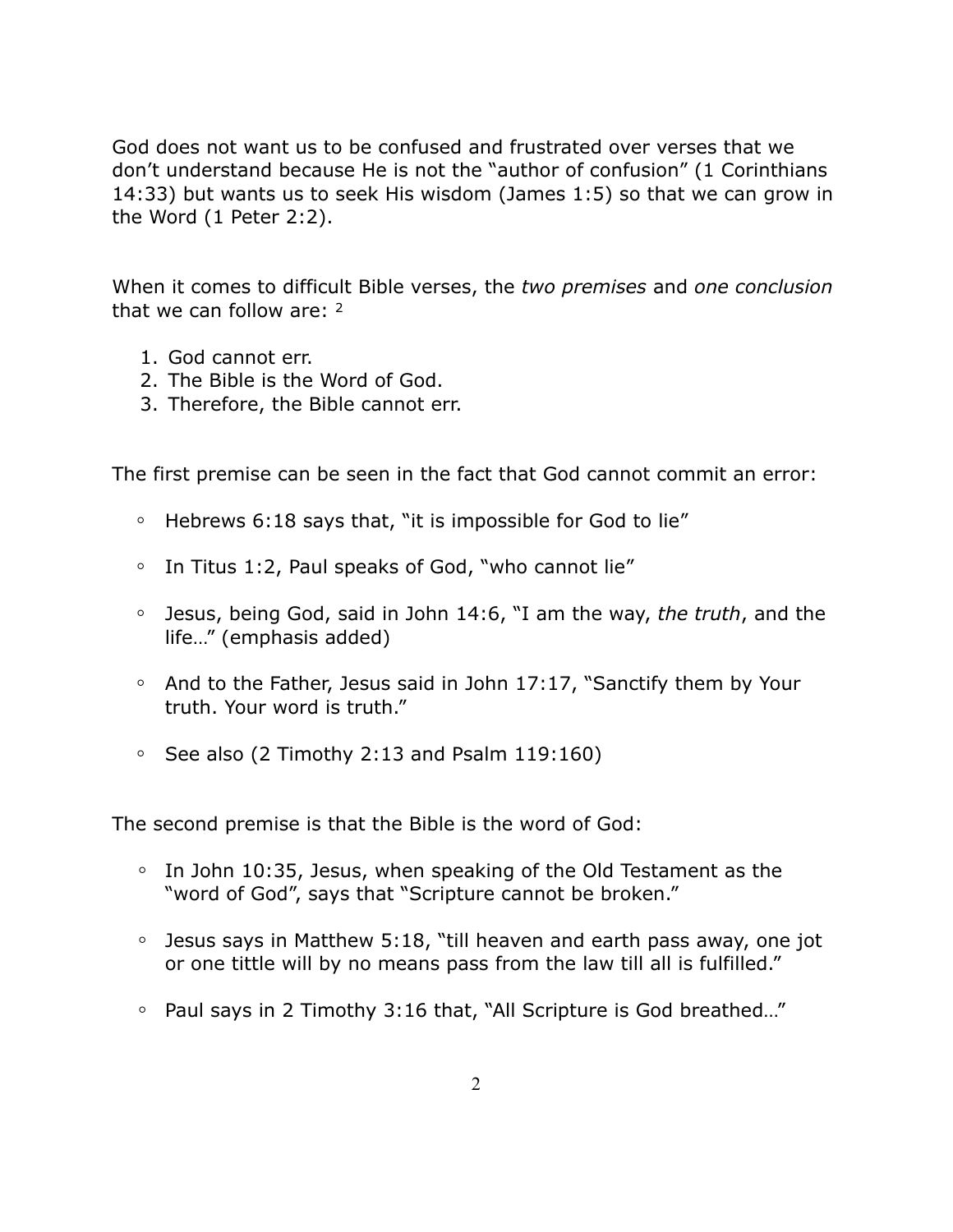- **◦** Jesus authoritatively used Scripture to rebuke Satan three times in Matthew 4:4, 7, and 10 by saying, "It is written..."
- **◦** See also (2 Peter 1:20-21; Mark 7:13; Romans 9:6; Hebrews 4:12)

The final and logical conclusion is that: **The Bible cannot err**.

And thus when we encounter something in the Scriptures that we just can't understand or wrap our minds around or what *appears* to be a Biblical contradiction; we can rest assured that the Bible, in it's original autographs is *inerrant*, meaning the Bible is without error in whatever it teaches.

Inerrancy applies to the original autographs, but don't let that confuse you since the Bibles we use today are very accurate and we can say with a greater confidence then ever - that based on the manuscript evidence we have - we can get back to the original meanings of the authors with *great accuracy* even though we do not posses those original autographs.

So, the Scriptures, both Old and New Testaments are not only *inerrant*, but also *inspired*.

In 2 Timothy 3:16-17 we read, "All scripture is given *by inspiration of God*, and is profitable for doctrine, for reproof, for correction, for instruction in righteousness, that the man of God may be complete, thoroughly equipped for every good work." (emphasis added)

- **◦** *by inspiration of God* [Greek: *theopneustos*] literally means *breathed out by God* or simply *God-breathed*.
	- This means that even though men wrote the words down, God's truth flowed through their hearts, minds and souls as they recorded God's dictation. God superintended His Holy Scripture and over saw its correct transmission from pen to paper.
- **◦** God said in Jeremiah 1:9 that "Behold, I have put My words in your mouth."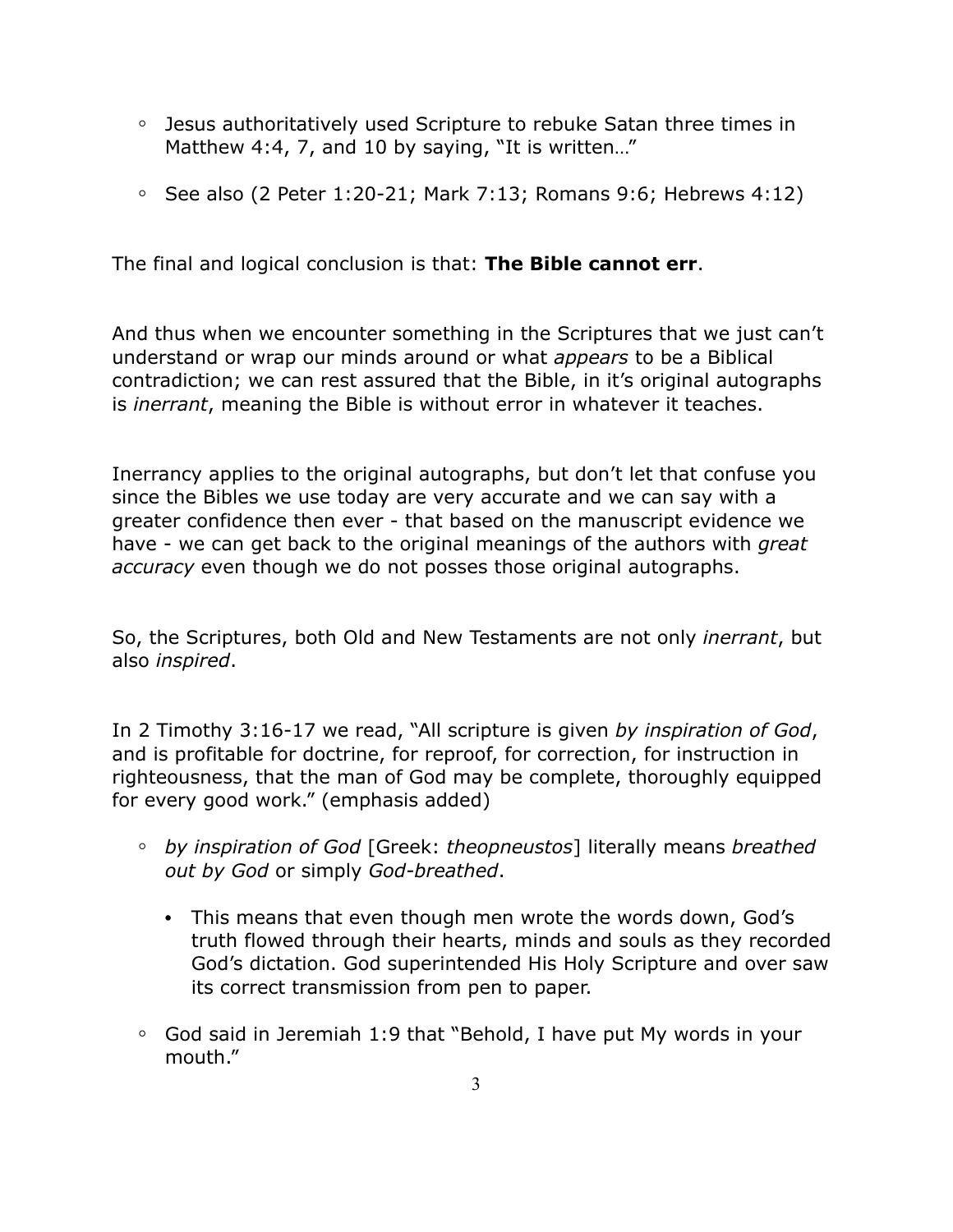- **◦** 2 Peter 1:20-21 says that "knowing this first, that no prophecy of Scripture is of any private interpretation, for prophecy never came by the will of man, but holy men of God spoke as they were moved by the Holy Spirit."
	- The meaning of *prophecy* here is intended to convey a broad sense, not so much "predictive", although that is included as well, but as an over arching "speaking forth or proclaiming a message."
	- The word *moved* [Greek: enegko] literally means "to be driven; carried along" and is used in Acts 27:15 and 17 in relation to the winds driving a ship along.
	- J. Vernon McGee says, "The Greek actually portrays the idea of a sailing vessel. The wind gets into those great sails, bellies them out, and moves the ship along. That is the way the Holy Spirit moved these men."3

So when we run across verses that confuse us, remember that God has given us His Word and His Word is truth (John 17:17).

When we apply proper Biblical hermeneutics like context of the passages we're reading and the basic interpretive principle that *Scripture interprets Scripture*, we realize that we can learn and grow and "always be ready to give a defense to everyone who asks you a reason for the hope that is in us." (1 Peter 3:15)

So tonight, what I'd like to go over tonight are Biblical passages that are either difficult to understand or at first glance *appear* to be contradictions until you dig deeper and apply proper Biblical hermeneutics to Scripture.

# **1. Genesis 1:26, 27 - What does it mean when the Bible says that we are created "in the image of God"?**

Genesis 1:26 says, "Let Us make man in Our image, according to Our likeness…"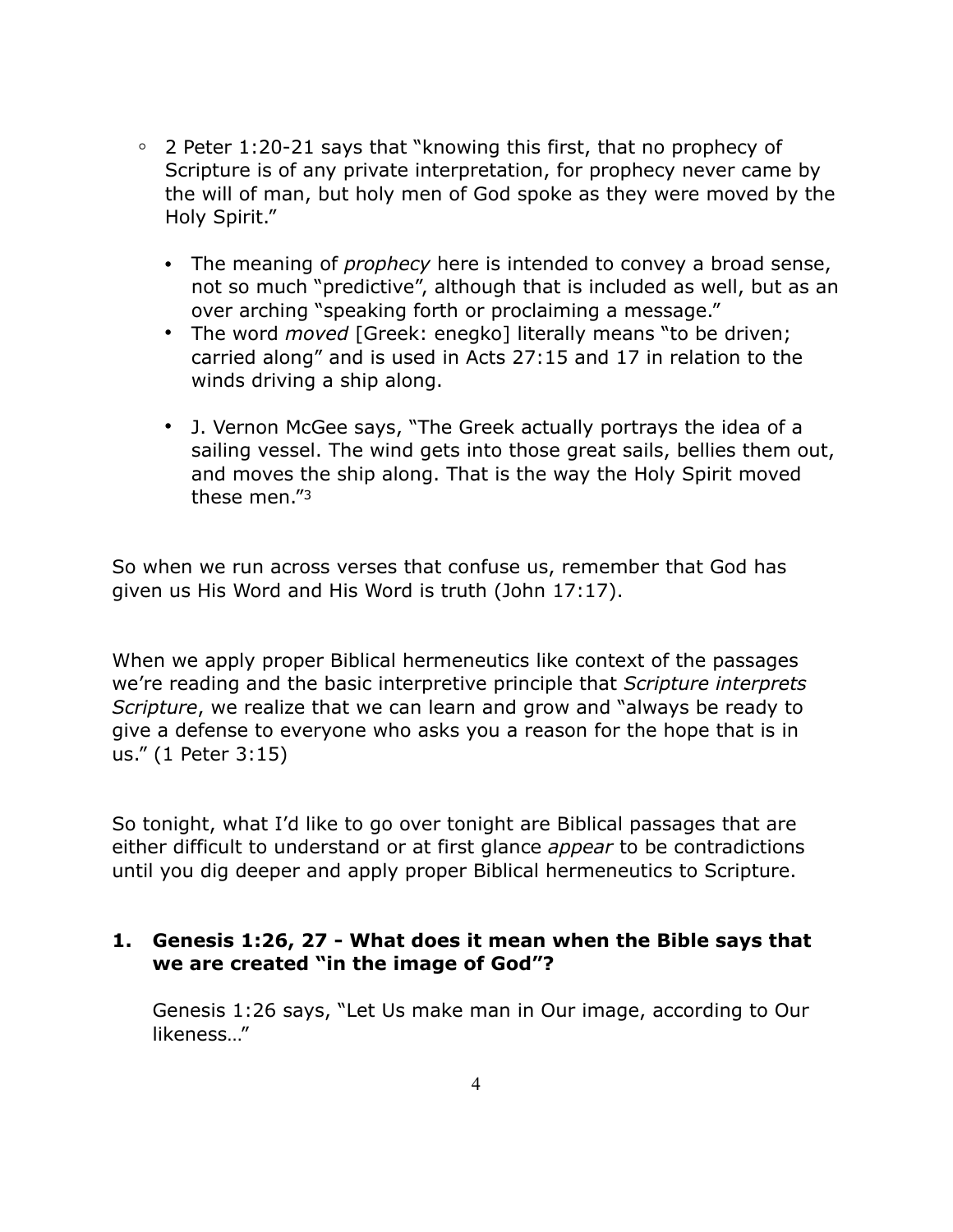The Bible says that of all the creatures that God had created; only human beings were made *in the image of God* [Latin: *imago Dei*].

The Bible also tells us that God is Spirit and does not have a physical body:

- **◦** John 4:24 says that "God is Spirit"
- **◦** Colossians 1:15 says that "[Jesus] is the image of the *invisible* God"
- **◦** 1 Timothy 1:17 says, "Now to the King eternal, immortal, *invisible*, to God who alone is wise, be honor and glory forever and ever. Amen"
- **◦** Hebrews 11:27 says, "for [Moses] endured as seeing Him who is *invisible.*"

Since humans are physical as well as spiritual creatures and as we have seen, God is Spirit, we understand that Genesis 1:27 is speaking of the immaterial part of man and that is what sets us apart from the animal world to which we were given "dominion" over (Genesis 1:28).

The words *image* [Hebrew: *tselem*] and *likeness* [Hebrew: *demut*] basically "refers to something that is *similar* but not identical to the thing it represents or is an "image" of. The word *image* can also be used of something that *represents* something else."4

In other words, the original readers would have recognized that they were created *like* God or a *shadow* of God and in many ways would *represent* God in the respect of having "dominion" over the earth as well as being like God Mentally, Morally and Socially.

We also see the "dominion" and "created in Gods image" terminology in the psalmist's paraphrase in Psalm 8:5, 6:

**◦** "For you have created [man] a little lower than the angels, and You have crowned him with glory and honor. You have made him to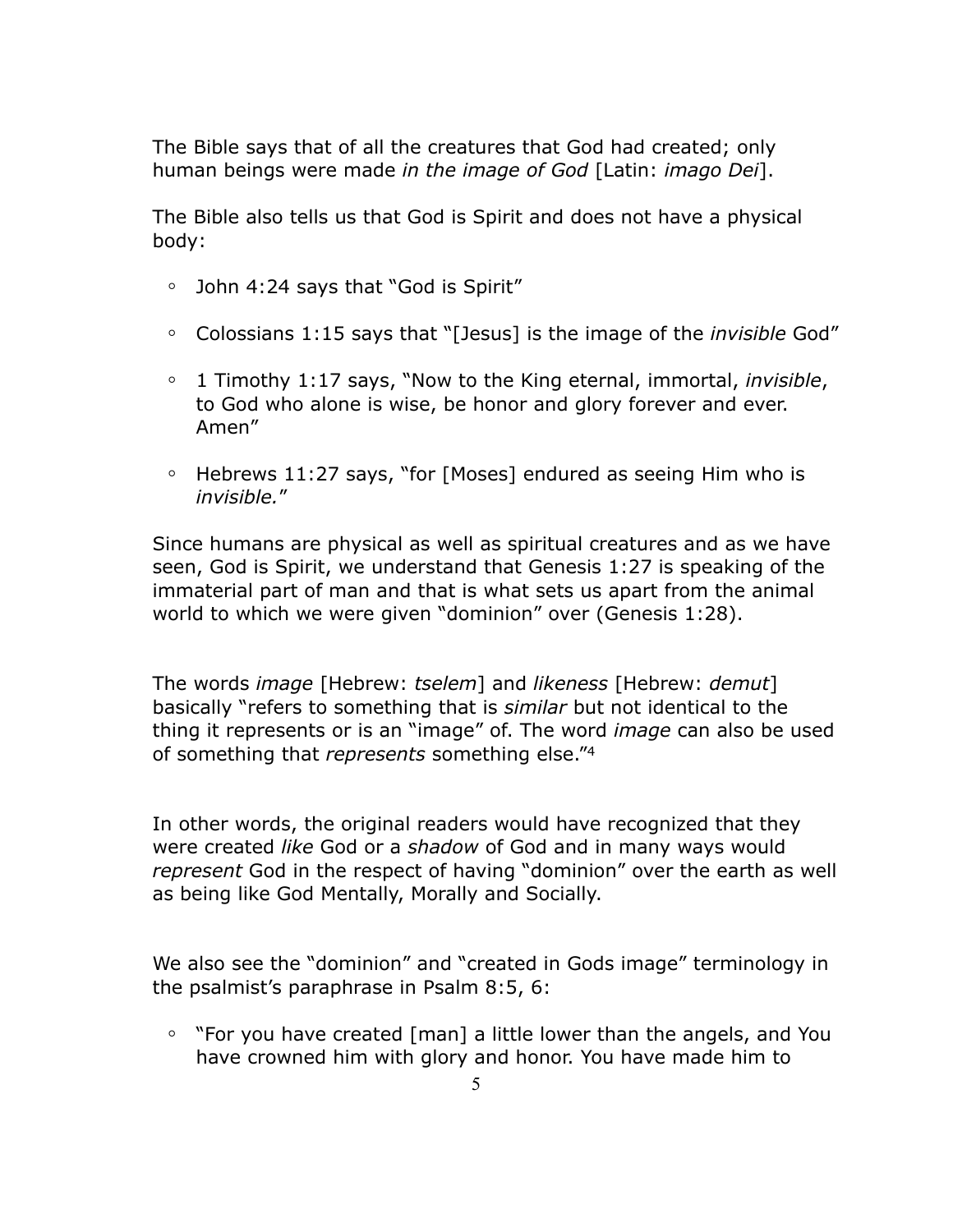have dominion over the works of Your hands; You have put all things under his feet."

We can see another example in Genesis 5:3 "When Adam had lived a hundred and thirty years; he became the father of a son in his own *likeness* [demut], after his *image* [tselem], and named him Seth."

Obviously, Seth was not identical to Adam but was similar to him in many ways and represented his father.

# **2. Genesis 4:17 - Where did Cain get his wife?**

If the only people mentioned in the early accounts of Genesis were Adam and Eve (Genesis 4:1), Cain and his brother Abel (Genesis 4:8) then how could Cain have had a wife?

The Bible mentions in Genesis 5:4 that Adam and Eve "had sons and *daughters."* 

Remember in Genesis 1:28 God told Adam and Eve to "be fruitful and multiply" and since Adam lived to be 930 years old (Genesis 5:5), he would have had plenty of "sons and daughters" and this would of course, back up that Cain's wife would have been either his sister or his niece.

Now we may shiver at such a prospect, but remember that at this time there were no genetic imperfections, Adam was a genetically perfect human being (Genesis 1:27) and it took a while for genetic imperfections to arise.

Critics will point out that Cain's wife could not have been either his sister or niece since God had commanded in Leviticus, that incest was forbidden.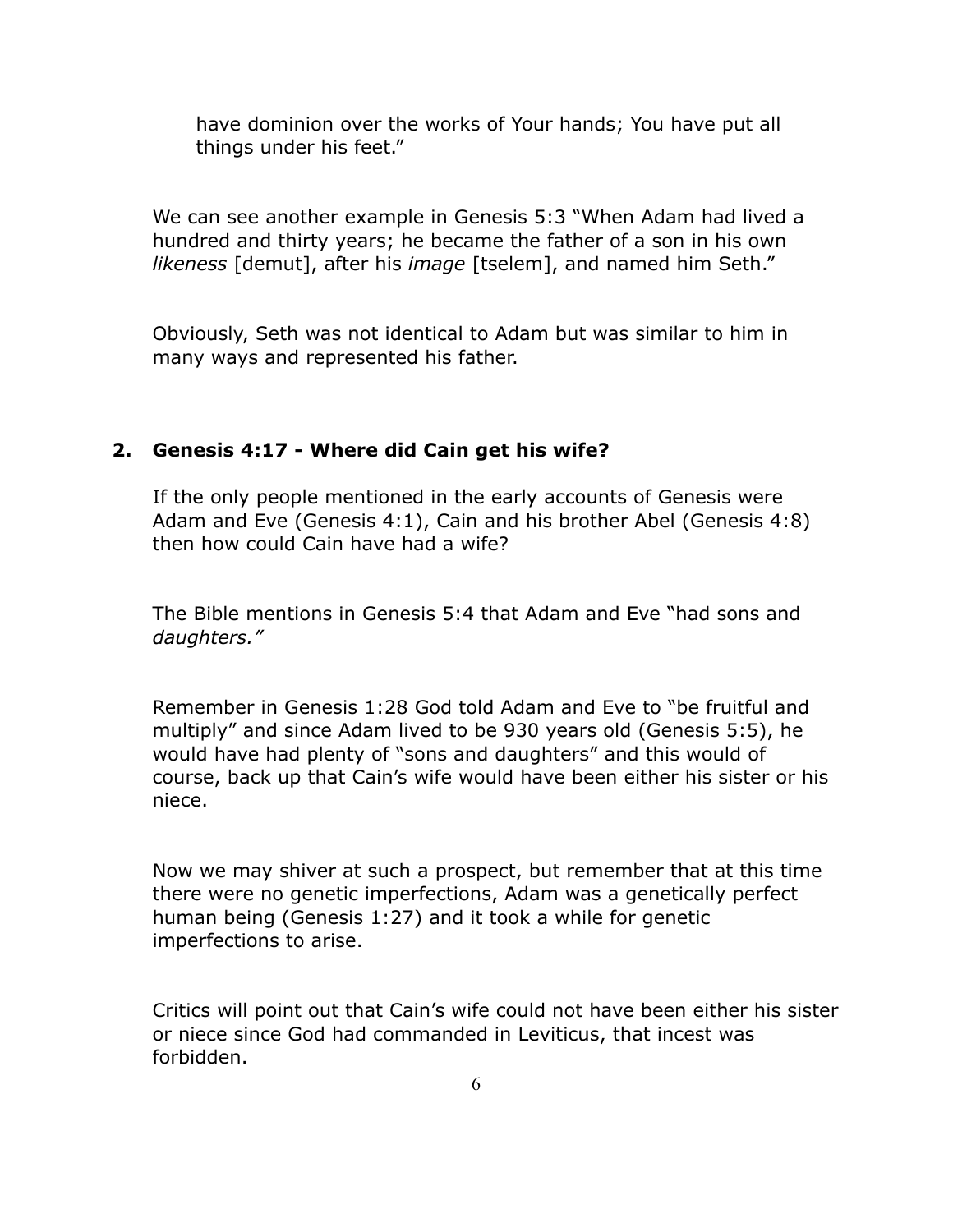Charlie Campbell, Director of the *Always Be Ready Apologetics Ministry* points out that incest had not been forbidden at this time:

**◦** "It was only later, during the days of Moses (c. 1446 B.C.), after the gene pool had undergone years of contamination by sin, that the Lord forbade incest (see Leviticus 18-20)."5

Besides that, God had commanded Adam and Eve in Genesis 1:28 to "be fruitful and multiply" and since the world began with one couple, Adam and Eve; Cain obviously had no one else to marry except his sister or his niece.

# 3. **Genesis 6:2 - Were the "sons of God" mentioned here fallen angels that married women?**

Genesis 6:2 says, "…the sons of God saw the daughters of men, that they were beautiful; and they took wives for themselves of all whom they chose."

Jewish teachers of the Old Testament as well as the early church taught that the "sons of God" mentioned in Genesis 6:2, 4 were fallen angels that had sexual intercourse with women. Giving weight to this theory is the fact that in the Old Testament the phrase "sons of God" always refers to angels (Job 1:6; 2:1; 38:7).

Many contemporary theologians and evangelical scholars believe that the "sons of God" were more likely the Godly line of Seth who intermingled and had sexual relations with the godless women from the line of Cain or that "sons of God" could also mean "powerful human rulers."

This marrying of the Godly line of Seth with the godless line of Cain resulted in the corruption of faith and the "Nephilim, fallen or mighty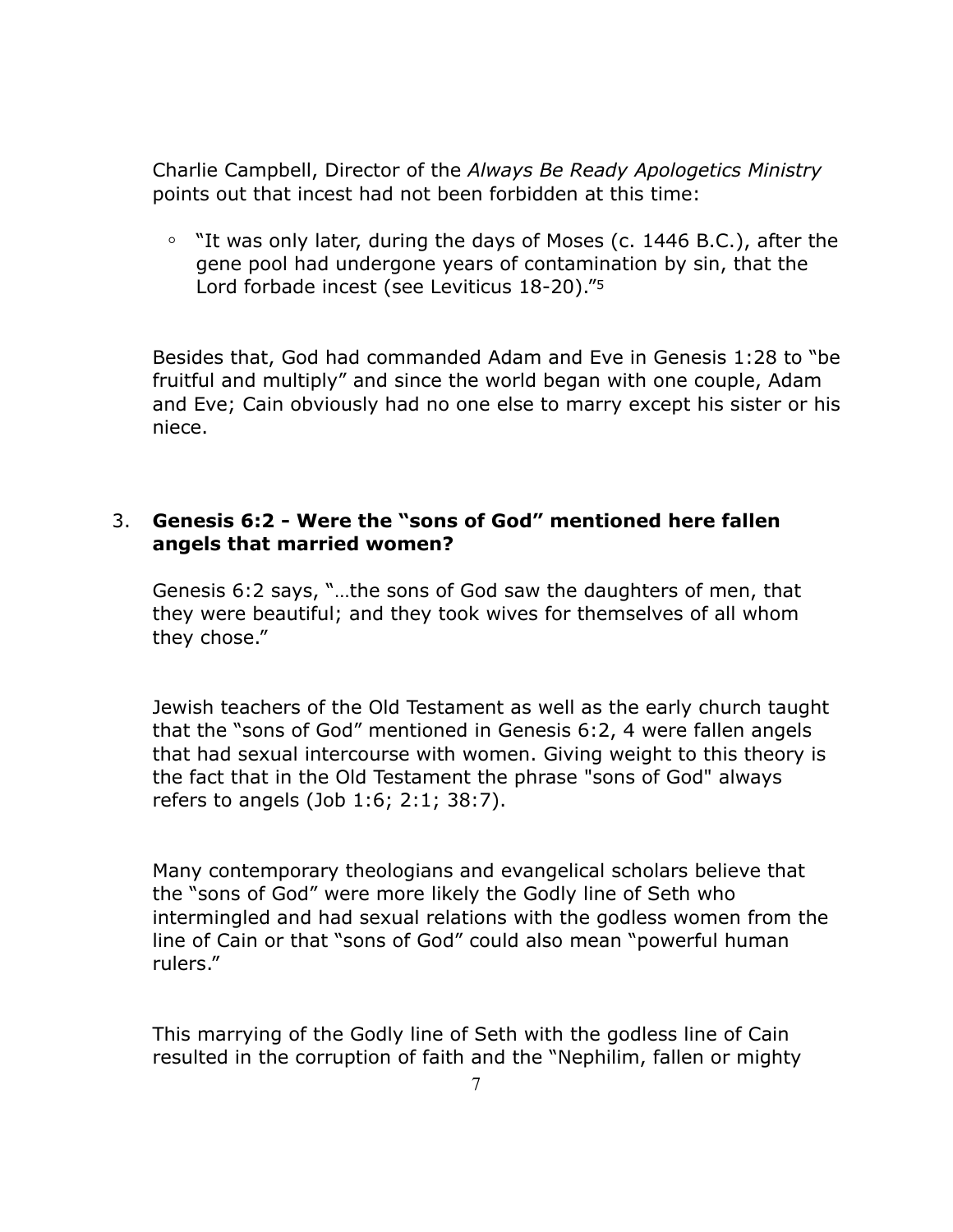ones" (Genesis 6:4). This union was the cause of wickedness (Genesis 6:5) and the flood that God sent to destroy the world.

The fallen angel with a human body theory has it's problems since angels are nonphysical beings while humans are physical beings:

- **◦** Angels and demons live in the spirit realm (Ephesians 6:12) and are bodiless spirits (Hebrews 1:14) and the only instance of angels taking on human form in the Bible is when they were sent as a messenger from God. We have no instances in the Bible where demons take on human form.
- **◦** The Bible also points out that angels "neither marry nor are given in marriage" (Matthew 22:30) and thus would not have sexual reproduction organs in which to procreate with.

And of course, Jesus pointed out to His disciples in Luke 24:39 that "a spirit does not have flesh and bones, as you see I have." Dr. Wayne Grudem, professor of Bible and Theology at Phoenix Seminary points out that the "larger purpose of the narrative seems to be to trace the parallel development of the godly (ultimate Messianic) line of Seth and the ungodly descendents of the rest of mankind."6

# **4. Exodus 9:12 – Does this verse imply that God hardened Pharaoh's heart causing him to sin or that he didn't have a choice?**

Exodus 9:12 says, "But the LORD hardened the heart of Pharaoh; and he did not heed them, just as the LORD had spoken to Moses."

There's a saying that the sun shines on freshly poured concrete causing it to *harden* and the same sun shines on wax *softening and melting it*.

Remember that Pharaoh was not an innocent or godly man. Egypt had been enslaving the Hebrews for 400 years and Pharaoh had even ordered that the male babies of the Hebrews be killed at birth (Exodus 1:16).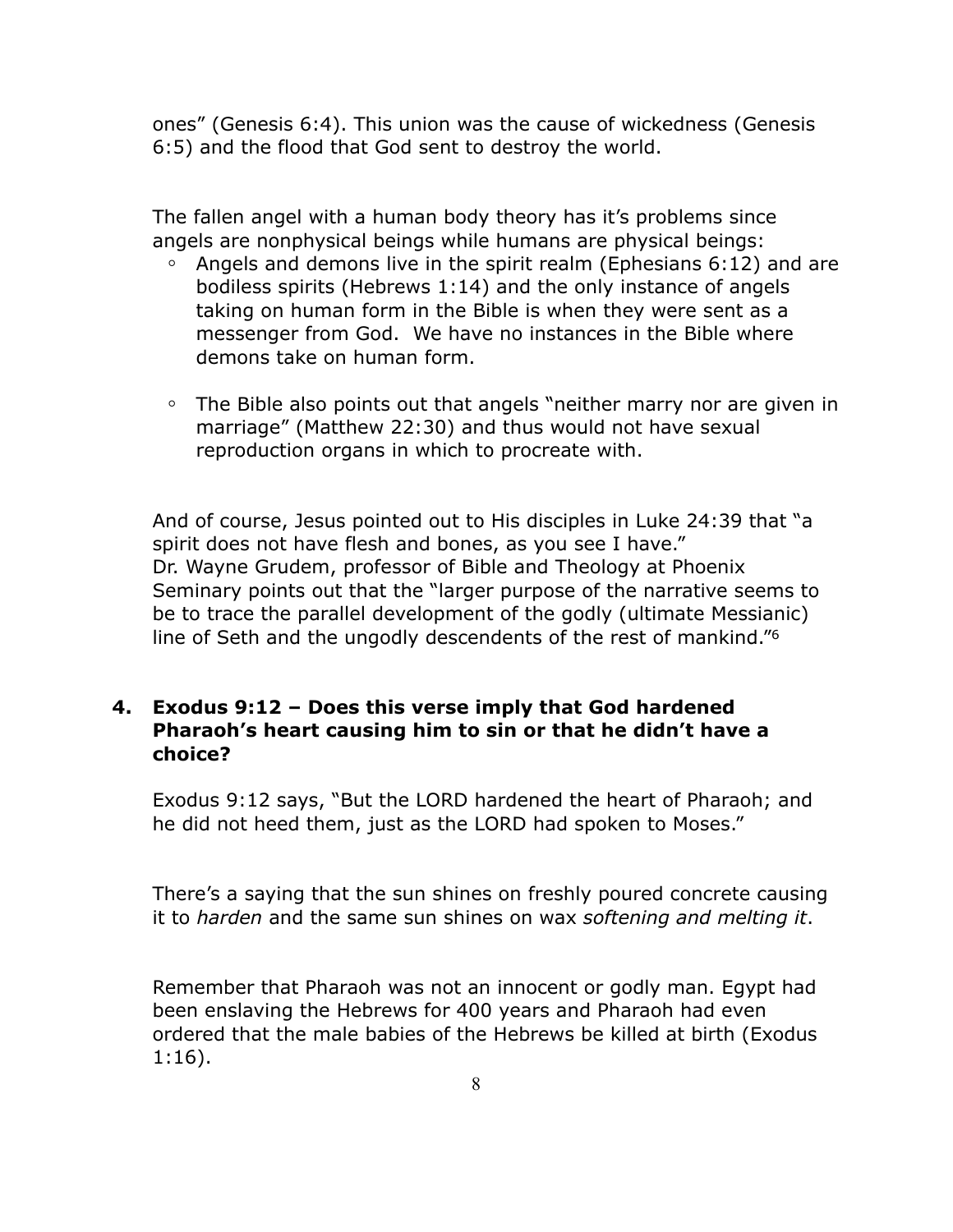Pharaoh initiated the process of hardening his own heart before and during the first five plagues as seen in (Exodus 7:13, 14, 22; 8:15, 19, 32) but "when Pharaoh saw that there was relief, he hardened his heart" (Exodus 8:15) and again "But this time also Pharaoh hardened his heart" (Exodus 8:32).

Pharaoh could have repented at any time and stopped this whole process.

We all have a choice or freewill to repent and follow God or to turn our back on God and do things our way.

But God, being omniscient (Psalm 147:5; Hebrews 4:13), knew that Pharaoh would not relent so as a result of Pharaoh's hardening his own heart, God hardened Pharaoh's heart even further and thus allowed the last few plagues (Exodus 9:12; 10:20; 10:27).

Romans 9:17-18 says, "For the Scripture says to Pharaoh: 'I raised you up for this very purpose, that I might display my power in you and that my name might be proclaimed in all the earth.' Therefore God has mercy on whom He wants to have mercy, and He hardens whom He wants to harden."

The Bible says that God does not tempt people (James 1:13) and He predicted how this whole thing would play out before it even began (Exodus 4:21; 7:3).

And finally, Gotquestions.org elaborates:

**◦** "Since the wages of sin is death (Romans 6:23), and Pharaoh and Egypt had horribly sinned against God, it would have been just if God had completely annihilated all of Egypt. Therefore, God hardening Pharaoh's heart was not unjust. God bringing additional plagues against Egypt was not unjust. The plagues, as terrible as they were, actually demonstrate God's mercy in not completely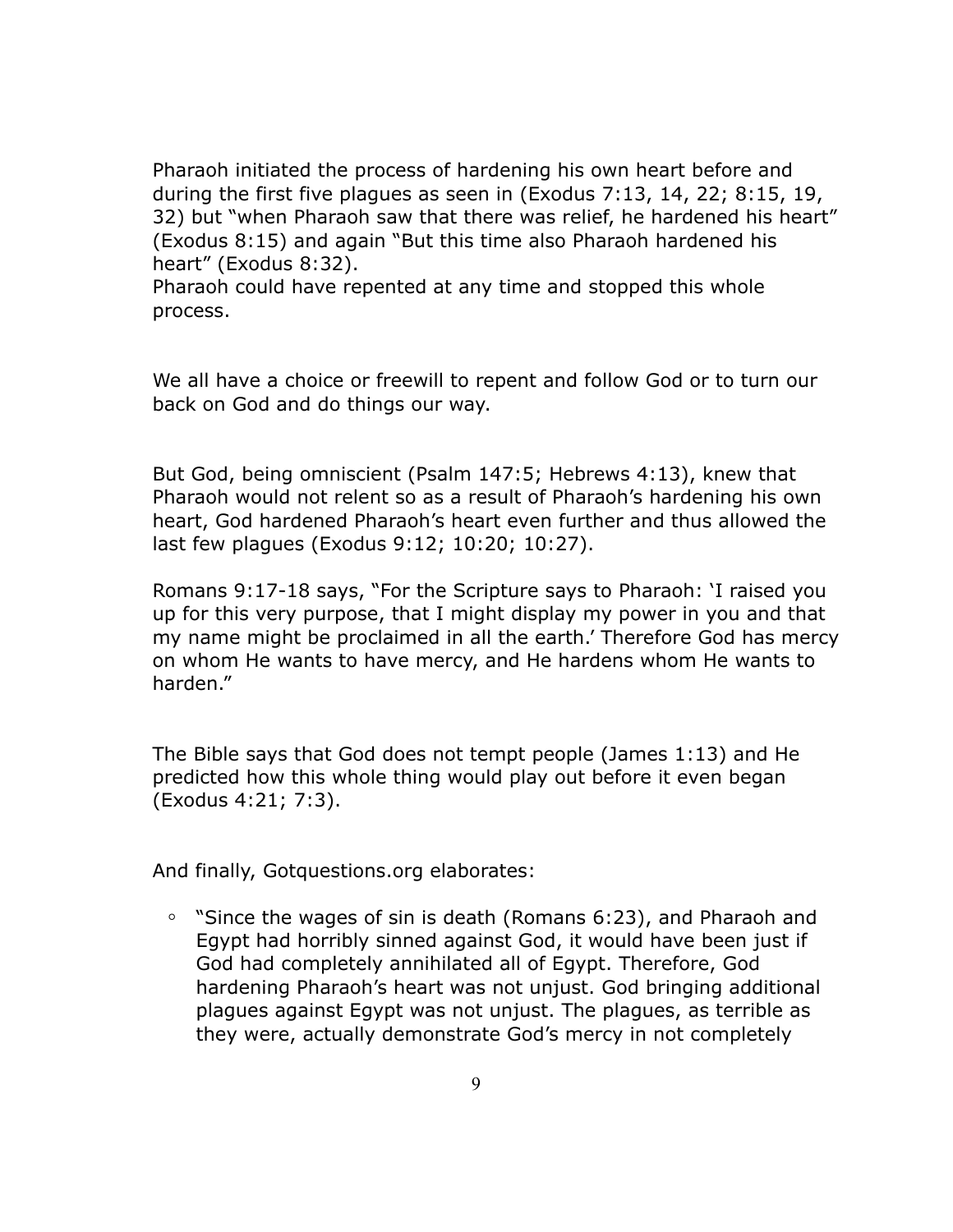destroying all of Egypt, which would have been a perfectly just penalty."7

# 5. **Exodus 20:5 - Can the sins of one generation be passed down to another?**

Exodus 20:5 says, "For I, the LORD your God, am a jealous God, visiting the iniquity of the fathers upon the children to the third and fourth generations of those who hate Me."

There is a belief today in many churches to try to blame every sin, addiction, issue or problem one has on a "generational curse" that was passed down from a previous generation.

The bottom line is this is not Biblical.

There are several verses that make it clear that each individual pays for their own sins. (See Deuteronomy 24:16; Job 19:4; Jeremiah 31:30; and Ezekiel 18:20)

So how do we understand Exodus 20:5 that seems to say that *innocent*  children pay for the sins of their fathers?

Notice how we *assume* that the Exodus 20:5 verse means *innocent children* but it doesn't say that.

There are two ways of reading this verse:

1. It could be that the children were just as guilty of rebellion and iniquity as the father was. This is represented in the saying "Apple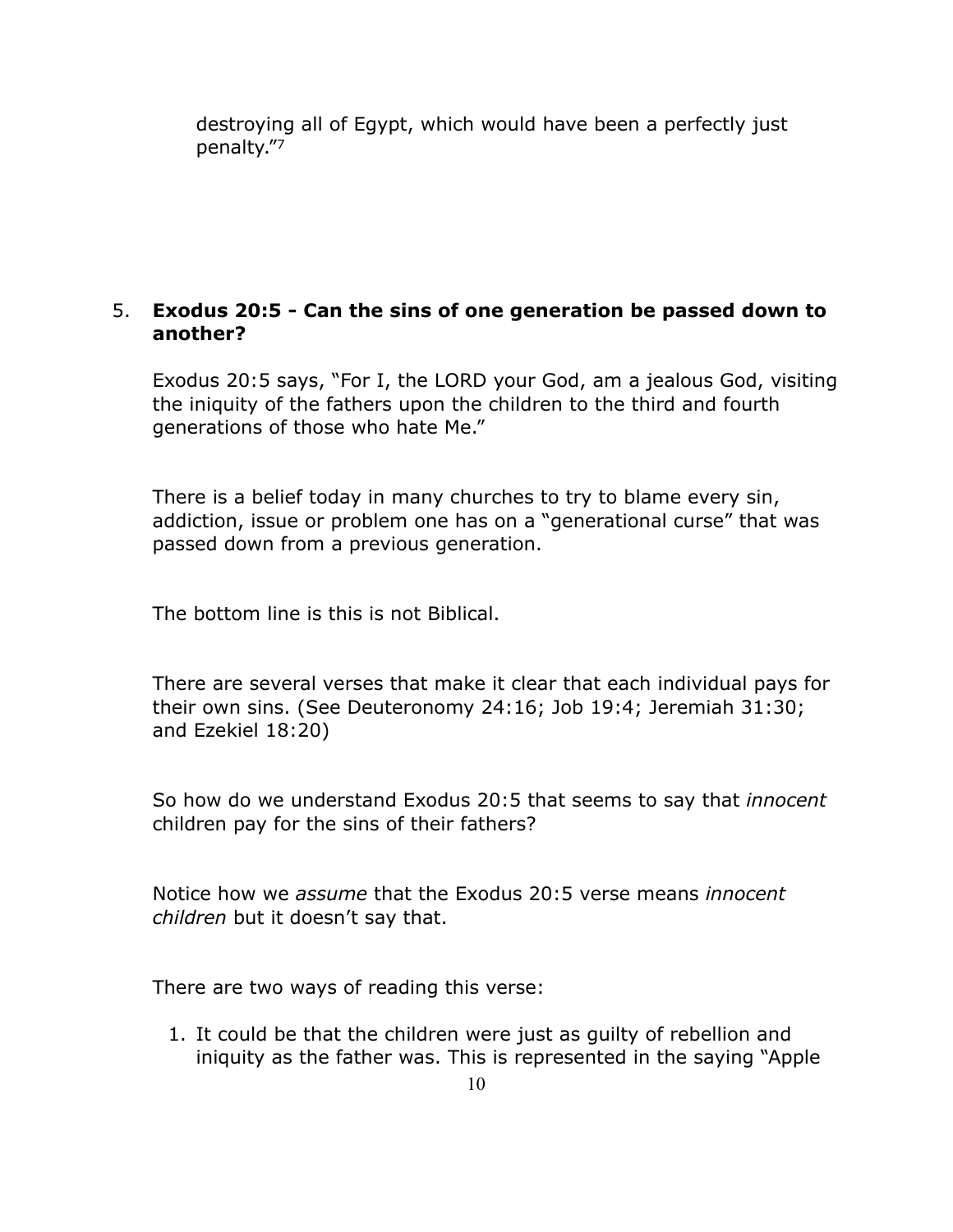trees produce apples, peach trees produce peaches and rebellious parents produce rebellious children."

In other words, even if it's implied that the children were held responsible for the moral guilt, it's because they too were participating with the father by committing these sins right along side him.

Now, we must understand, the children will pay for their own sins just as the father or mother will pay for their own sins as seen in Deuteronomy 24:16; Job 19:4; Jeremiah 31:30; and Ezekiel 18:20.

2. The second way to look at this verse is in the meaning of the word *iniquity* [Hebrew: *avon*] which means "perversity, evil, fault, mischief, sin."

Then Exodus 20:5 would then be speaking of the *consequences* of the father's sin much like alcoholism can cause poverty in a family effectively passing the *consequences* of the father's sin to the children for generations to come.

Another example is if a mother contracts AIDS through adultery and passes it on to the unborn child. Again, we can see the *consequences* of the action can be passed down to the third or fourth generation.

The Deut. 24:16; Ezekiel 18:20, etc. passages speak of the *guilt* of a parents sin that are never held against the children, "The son shall not bear the guilt of the father, nor the father bear the guilt of the son." (Ezekiel 18:20)

The bottom line is that God "visits the iniquities…of those who hate Him", not those who love and revere Him.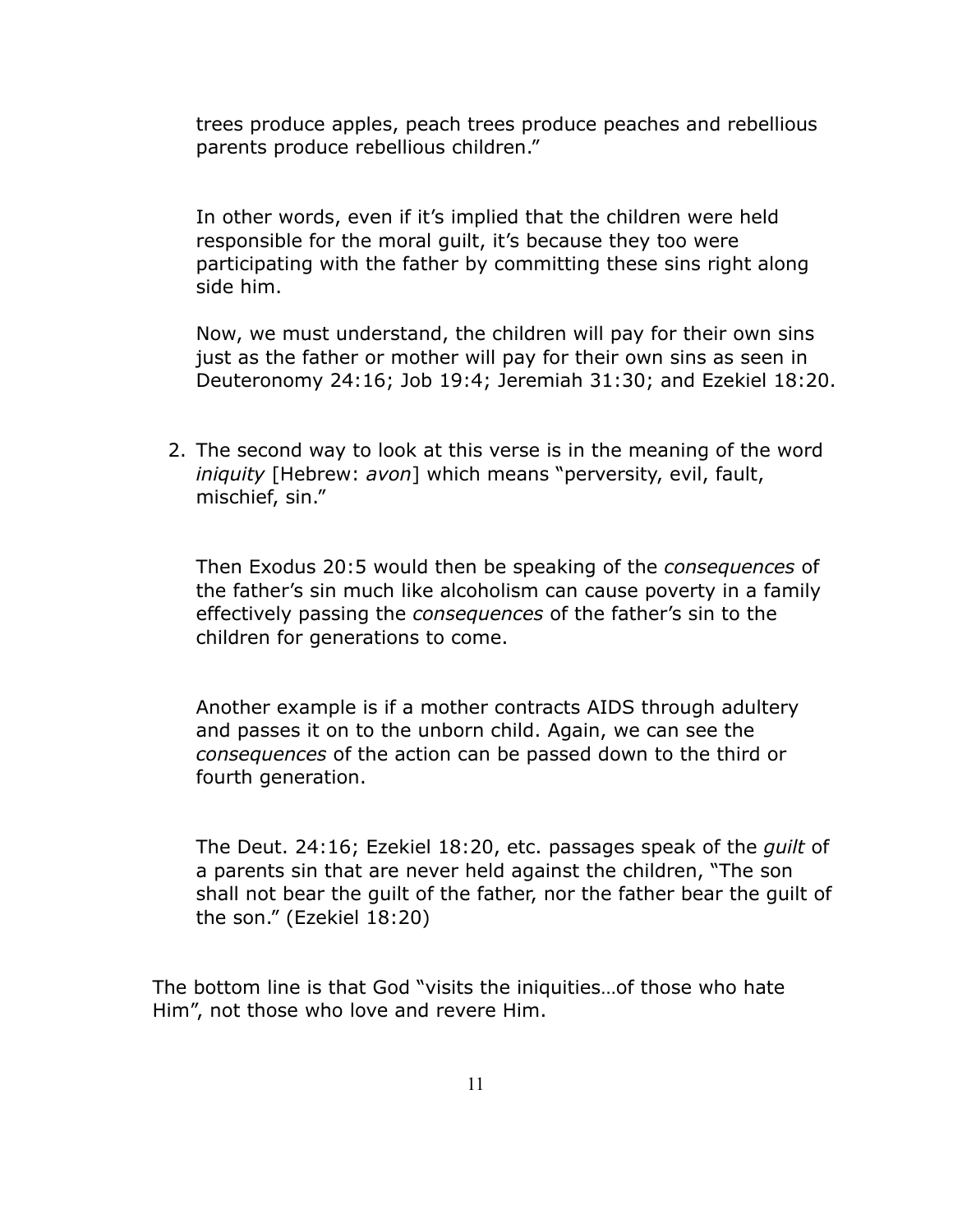When we give our lives to Jesus Christ and become Christians, we become a "new creation" according to the Bible:

**◦** 2 Corinthians 5:17 says, "Therefore, if anyone is in Christ, he is a new creation; old things have passed away; behold, all things have become new."

Now, since we are a "new creation", how can it be said that a Christian can be cursed:

**◦** Romans 8:1 says, "There is therefore *now no condemnation* to those who are in Jesus Christ, who do not walk according to the flesh, but according to the Spirit." (emphasis added)

The bottom line is that each of us is held accountable for our own sins and not for the sins of our family members from previous generations.

# 6. **Deuteronomy 7:2 – Is God guilty of genocide of Israel's enemies?**

Deuteronomy 7:2 says, "and when the LORD your God delivers them over to you, you shall conquer them and utterly destroy them. You shall make no covenant with them nor show mercy to them."

Several times in the Old Testament, God ordered similar commands when invading the Promised Land (See Deuteronomy 2:34; 3:6; 20:16-18; Joshua 11:20; 1 Samuel 15:18).

One thing we know for sure is that God is very patient with mankind:

**◦** 2 Peter 3:19 says that God "is longsuffering toward us, not willing that any should perish but that all should come to repentance."

We also know that God was merciful and patient enough to allow centuries (Genesis 15:13-16) to go by to see if the people of Canaan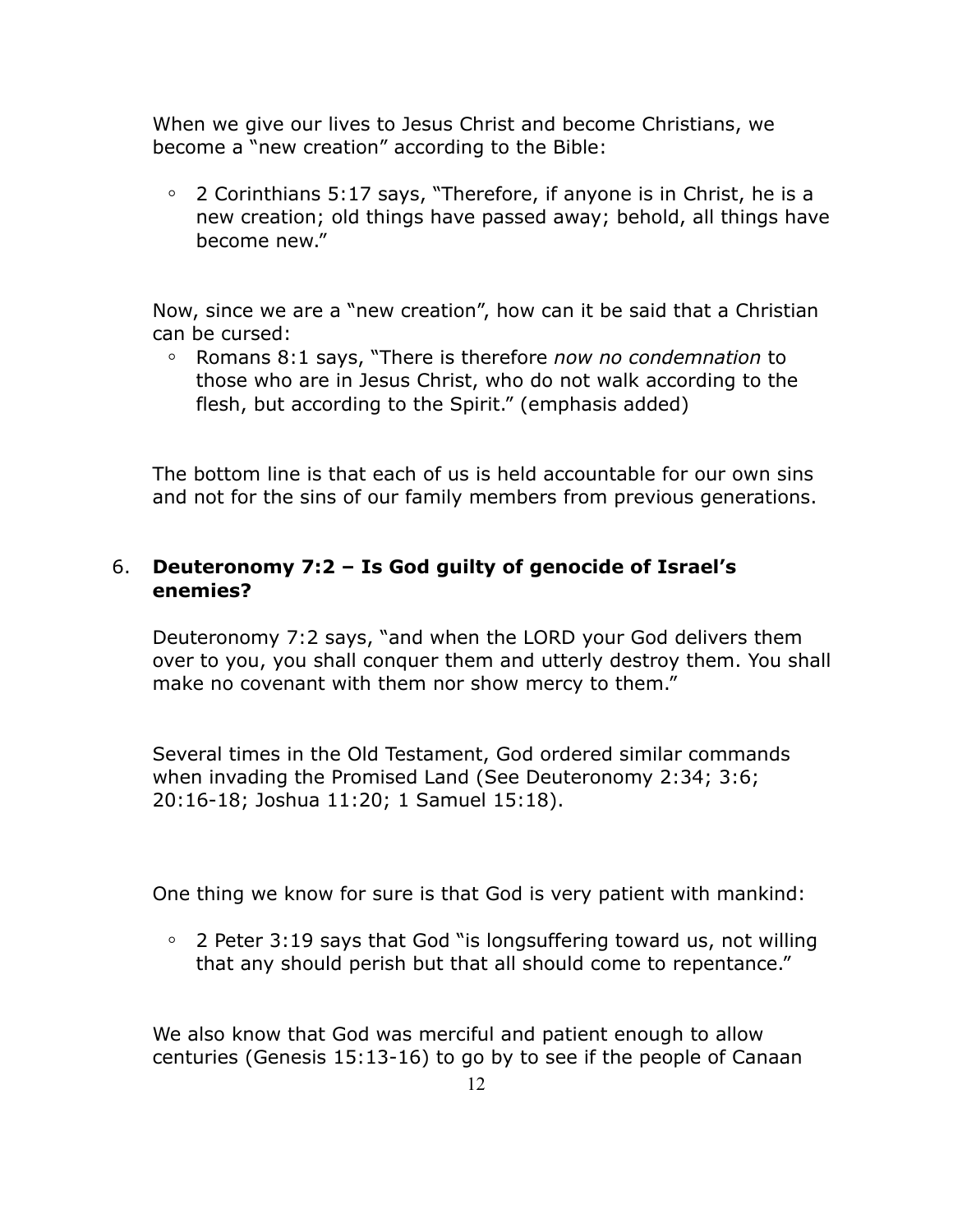would repent (Jeremiah 18:8) or continue down their own destructive path.

Deuteronomy 20:16-18 helps shed some light on this issue:

**◦** "However, in the cities of the nations the LORD your God is giving you as an inheritance, do not leave alive anything that breathes. Completely destroy them — the Hittites, Amorites, Canaanites, Perizzites, Hivites and Jebusites  $-$  as the LORD your God has commanded you. Otherwise, they will teach you to follow all the detestable things they do in worshiping their gods, and you will sin against the LORD your God"

Ultimately, the Israelites failed in completely following this command and what happened is exactly what God said would happen (See Judges 2:1-3; 1 Kings 11:5; 14:24; 2 Kings 16:3-4; 17:16-18).

One of the detestable practices that the Canaanite, Moabite and Ammonite religions would do was to practice child-sacrifice, generally understood to mean burning the victim to death.

Because the Israelites did not completely wipe out the Canaanites and the others in the land, Israel ended up practicing the same sorts of idolatry as the nations they let live and were carried off to captivity by Assyria (See 2 Kings 16:3; 17:16-18).

The bottom line is that these nations were exceedingly wicked and caused Israel to do the same wicked things (2 Kings 17:16-17) but we know that God is *just* (Deuteronomy 32:4; Psalm 18:30), *righteous* (Exodus 9:27; Matthew 27:45-46; Romans 3:21-26), *merciful* (Exodus 34:6; Psalm 31:19; 1 Peter 1:3; John 3:16; John 17:3) and *holy* (Isaiah 6:3; Habakkuk 1:13; Exodus 3:2,4,5; Hebrews 12:29) and we should focus on trusting Him and His ways even when we don't understand or see the big picture.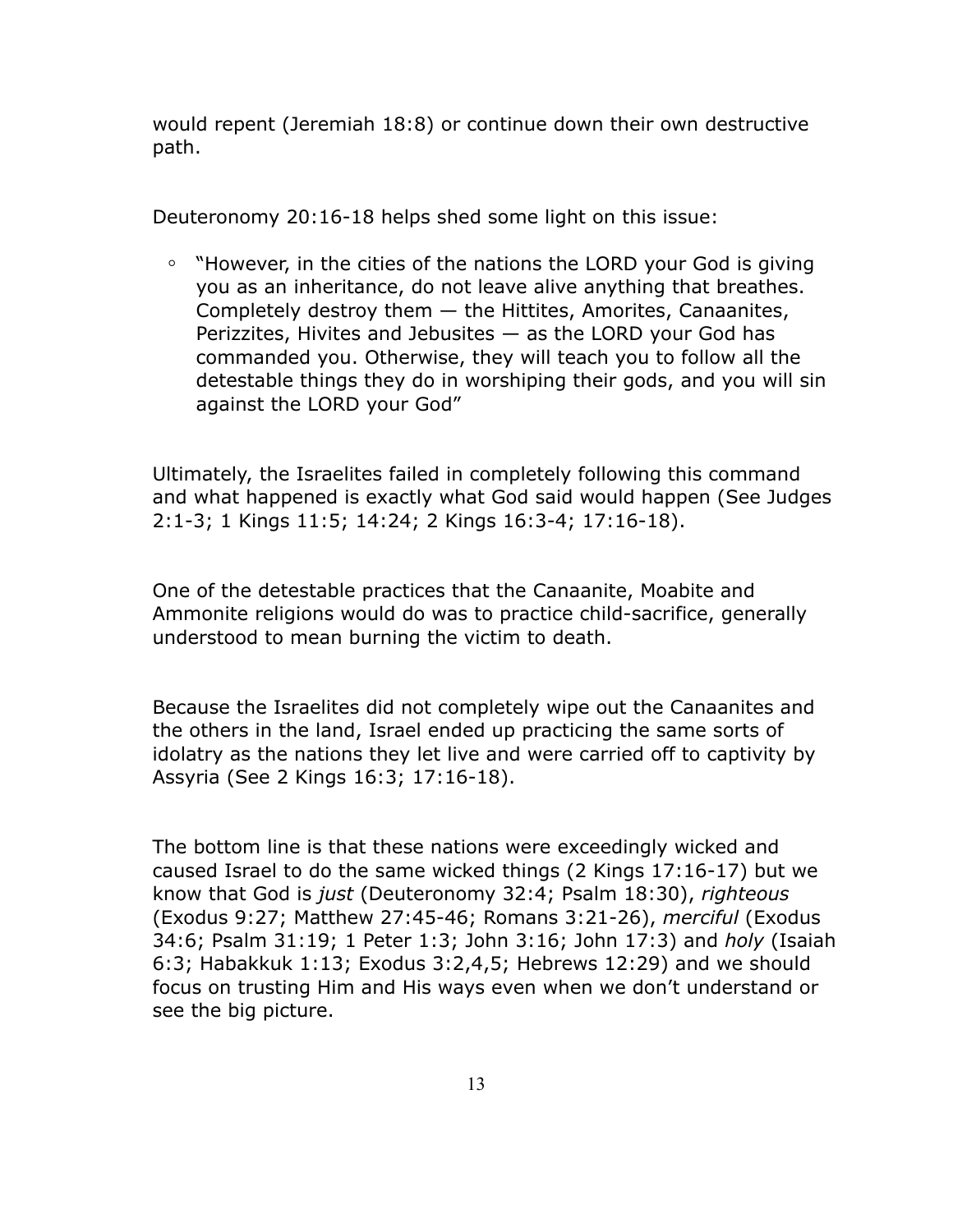# 7. **Judges 11: 31-39 - Did Jephthah sacrifice his daughter as a burnt offering?**

This story documents how Jephthah said that if God would give him victory in battle against the "people of Ammon", the first thing that came out of his house upon returning home would be offered up as a "burnt offering" to the LORD.

Upon returning from battle after defeating the Ammonites, Jephthah's daughter came "out to meet him…and she was his only child."(Judges 11:34)

I believe that Jephthah did not sacrifice his daughter as a burnt offering for the following reasons:

- 1. Jephthah would have been aware of God's law prohibiting human sacrifice (Leviticus 18:21; 20:2-5; Deuteronomy 12:31).
- 2. The Bible doesn't say that Jephthah's daughter was sacrificed as a burnt offering. In fact, Romans 12:1 tells us that we are offered to God "as a living sacrifice" and she could have been dedicated to ministry in the temple much the same way as Samuel would later be dedicated to temple ministry (1 Samuel 1).
- 3. It appears by the text that since she would have been dedicated to temple ministry, she would have had to remain a virgin in the Jewish context of the day.

This is supported by the fact that she was allowed to mourn for two months and went out with her friends and "bewailed her virginity", not "bewailed her impending death."

4. It would have been easy for Jephthah's daughter to have gotten married in those two months and lose her virginity. There would have been no need to mourn her virginity unless dedicated to the temple and would thus have lived a life of perpetual virginity.

Being "his only child", Jephthah's family line would have stopped there and this would have given his daughter, and her virginity, plenty to mourn about.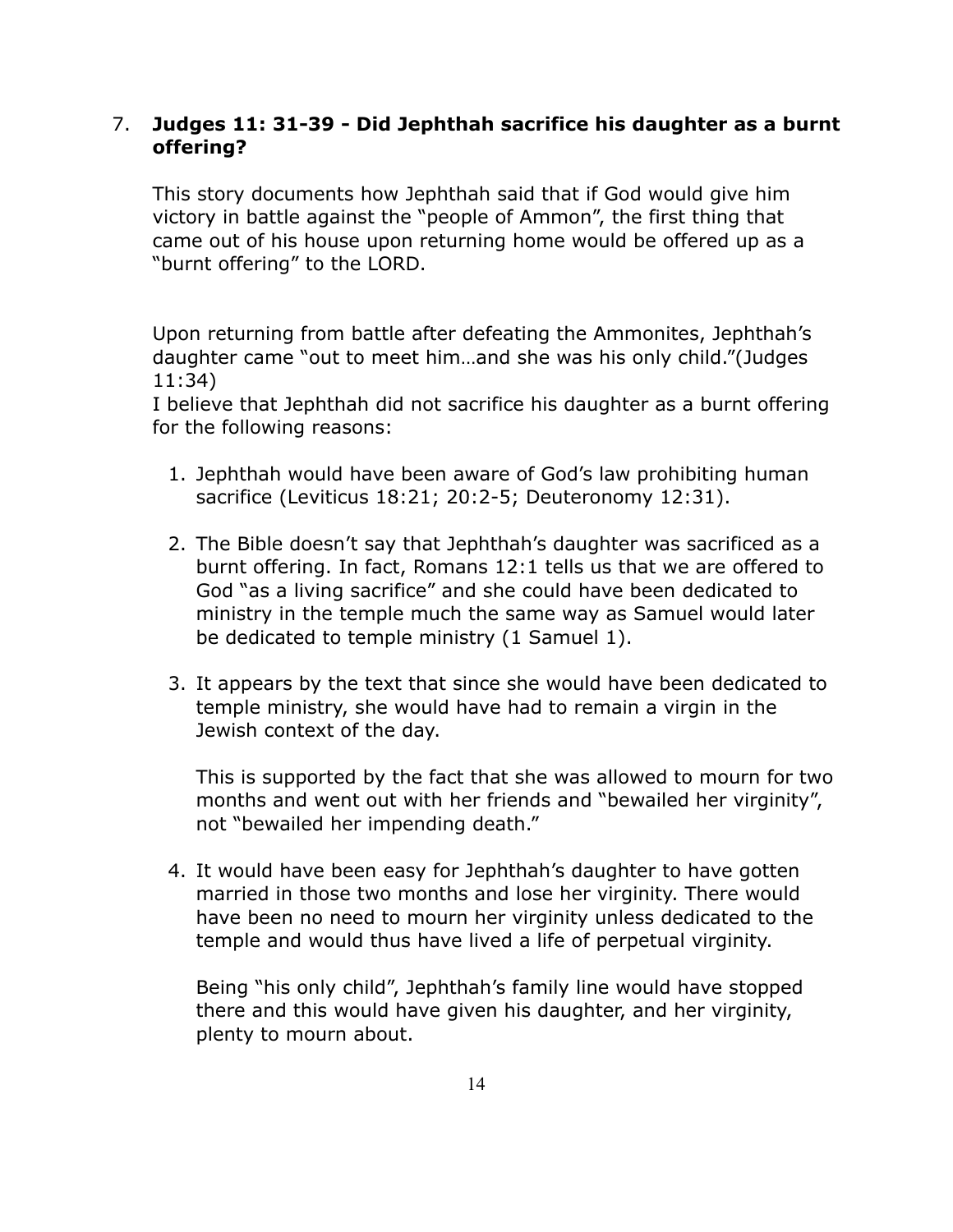We then read of Jephthah in Hebrews 11:32 as one of the *champions of faith* mentioned along side of Gideon, Barak, Samson, David and Samuel.

Jephthah made a rash and poor vow to God, but I believe if he followed through with sacrificing his daughter as a "burnt offering", it would have been equivalent to "two wrongs don't make a right."

Nevertheless, this story teaches us that we should not make rash vows to God (James 5:12). God would have never wanted Jephthah to sacrifice his daughter as a "burnt offering" (Leviticus 20:1-5) and the Bible is clear that God never commanded human sacrifice and indeed He says "nor did it come into My heart." (Jeremiah 7:31; 19:5; 32:35)

#### 8. **2 Samuel 6:6-7 – Why did God kill Uzzah for trying to keep the Ark of the Covenant from falling off the cart?**

In these verses 1-6, we read of David gathering his people and deciding to move the Ark of the Covenant, which the Philistines had previously captured around 1050 BC and then returned after seven months (1 Samuel 6:1).

Verse 3 says that they "set the ark on a new cart", brought it out of the house of Abinadab (verse 4) and as they were moving it, the ox stumbled and Uzzah reached out his hand to steady the ark (Verse 6).

Verse 7 then says that "the anger of the LORD was aroused against Uzzah, and God struck him there for his error and he died there by the ark of God."

2 Samuel 5:19, 23 sets the scene where David "inquired of the LORD" regarding the direction to take against the Philistines but we find that those words are ominously missing from the 2 Samuel 6:1-3 verses.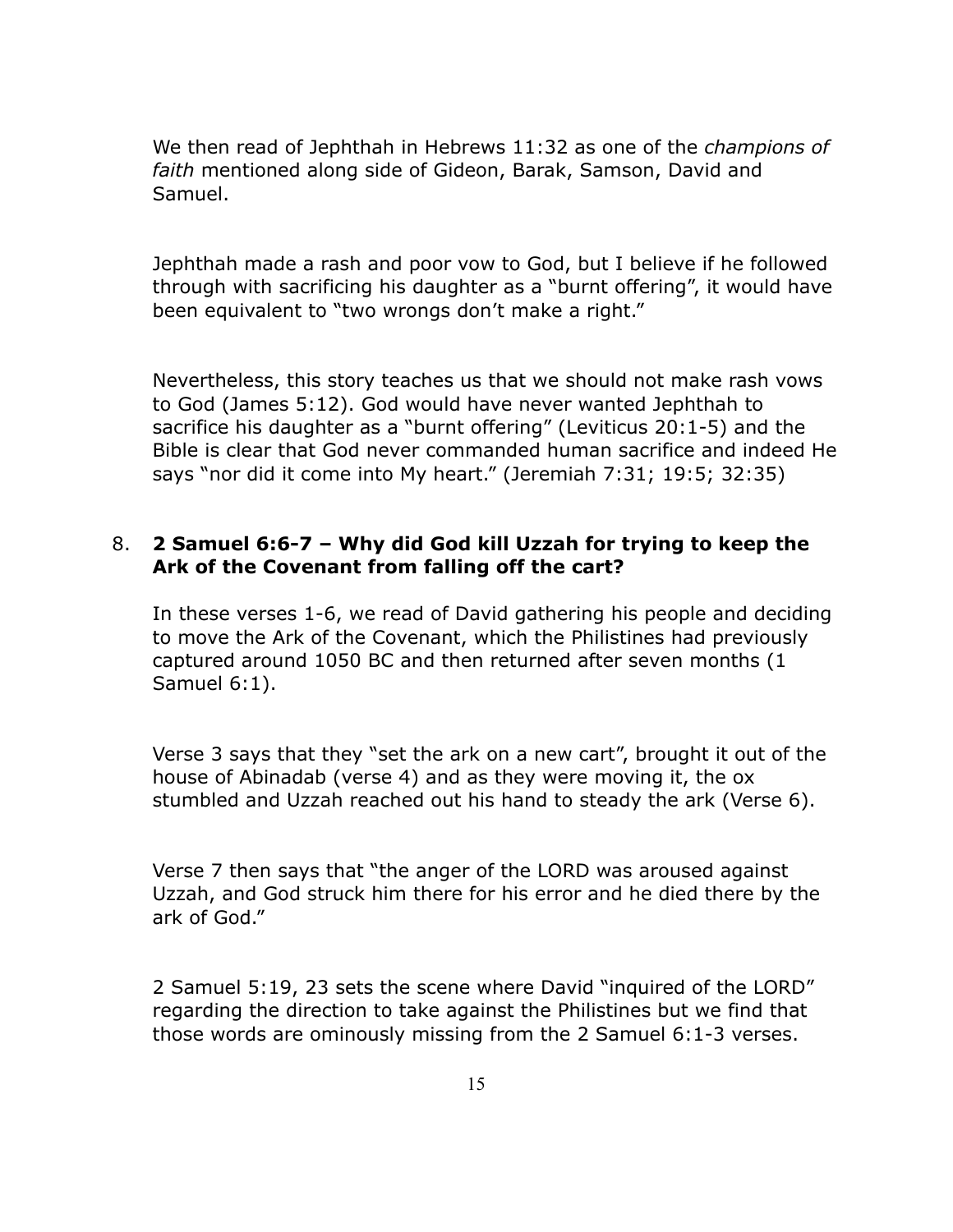The parallel account in 1 Chronicles 13:1 says that David consulted with his "captains...and every leader" instead of "inquiring of the LORD."

Instead, David chose expediency over properly transporting the ark as God had commanded.

In Exodus 25:14, 15; Numbers 4:15, God commanded that the ark was to never be touched and was only to be moved by the Levites. The ark was to be covered with a veil and then carried with poles on the shoulders of the Levites.

So why did God kill Uzzah if David was at fault? God told Moses and Aaron in Numbers 4:15 that "the sons of Kohath shall come to carry [the holy things], but they shall not touch any holy thing, lest they die."

Even if Uzzah were not a Kohathite or even a Levite, he still would know what the law taught in Numbers 4 and 7. God not only keeps His promises, but also fulfills His threats! 8

We need to remember that even with our purest motives, God must have His hand in it and it must be done and performed God's way, according to God's will and according to God's word and not ours.

#### **9. Job 40:15; 41:1 – What are the Behemoth and Leviathan?**

Job 40:15 says, "Look at the behemoth, which I made along with you; he eats grass like an ox…" and then verses 16 through 24 go on to describe a massive creature that lives on land.

Job 41:1 says, "Can you draw out Leviathan with a hook…" and then the remainder of the chapter goes on to describe a massive untamable creature that lives in the sea.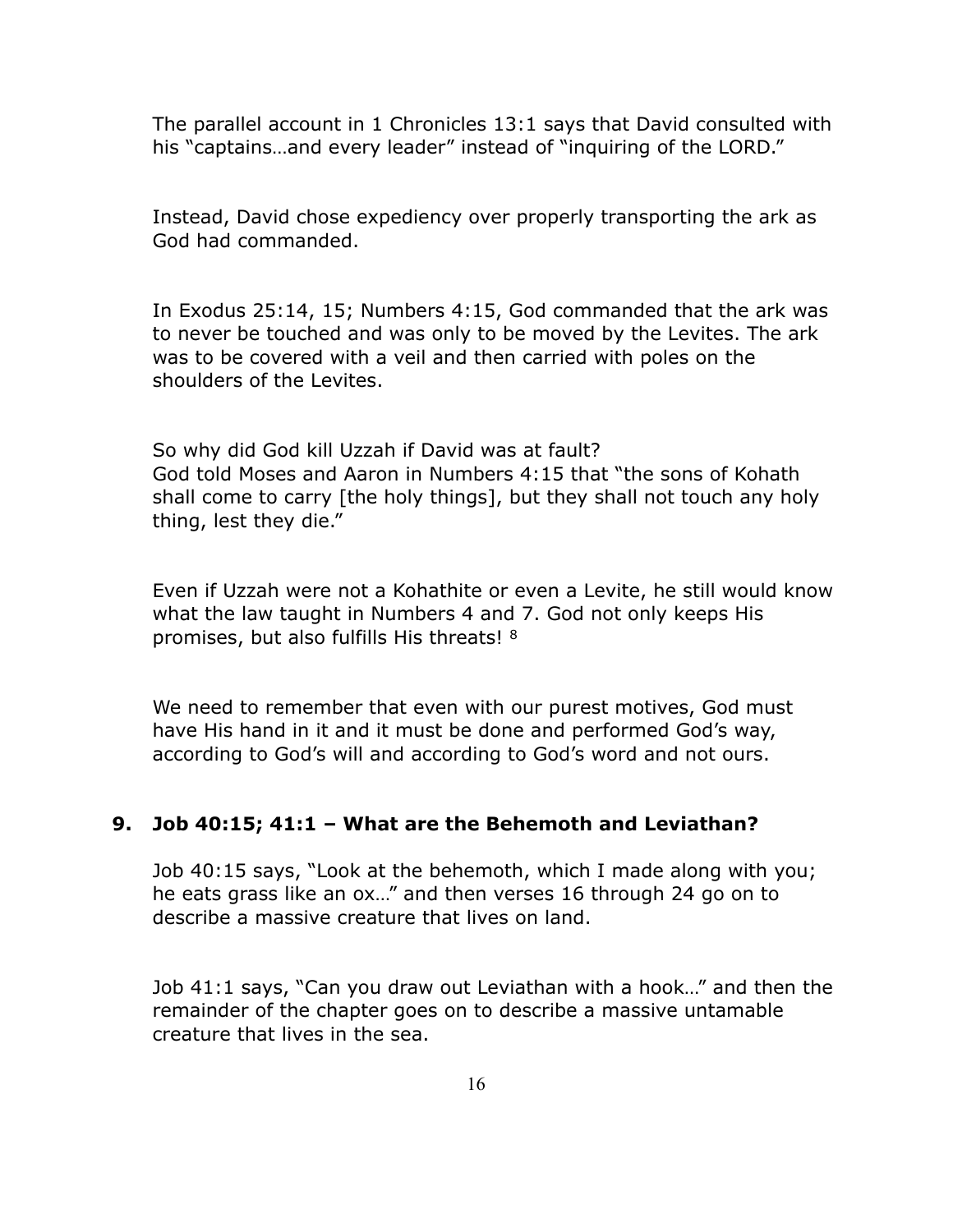Four popular explanations are used to explain what is being shown to us here in the Book of Job:

1. Mythological creatures.

We can pretty much rule out that God is using mythological creatures as examples of His Sovereign power and that Job's not as wise as he thinks he is and he doesn't have the ability to control things he knows nothing about.

2. Hippopotamus and crocodile respectively.

This gets us closer to the meaning of the text but you'd have to do some far reaching gyrations since the descriptions do not completely fit.

For example, verse 17 says that the behemoth "moves his tail like a cedar" but we know that a hippo's tail is nowhere close to a tree.

We also read of leviathan in verses 19-21 that "out of his mouth go burning lights…smoke goes out of his nostrils…his breath kindles coals" and this is poetic but crocodiles cannot start fires with their breath.

3. Dinosaurs or similar type creatures.

Some scholars have guessed that the Behemoth was the largest of all the land animals, a mighty dinosaur, while Leviathan was the largest and fiercest of all the aquatic dinosaurs. Such animals may well have lain behind the spiritual applications.<sup>9</sup>

Several key points here that support this view is that God told Job to "look at" the behemoth (verse 15) and God said He "made" the behemoth along with Job.

The twelve creatures that God mentions in Job 38:39 through 39:30 are real animals, so these two creatures could be expected to be real as well.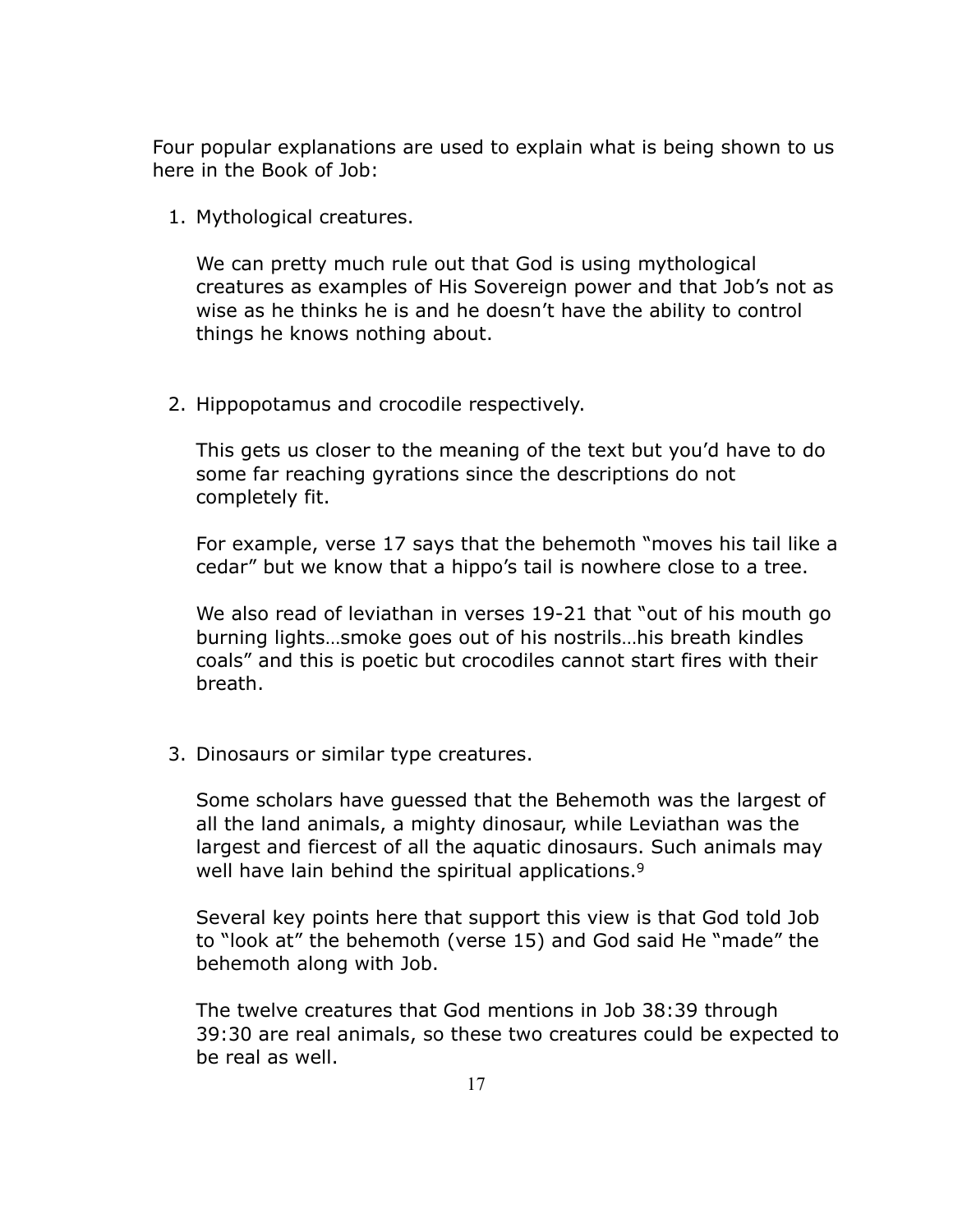4. Gods demonstration of His triumph over evil

The context of the book of Job is that although we cannot see the big picture at times, God is sovereign and in total control over all evil.

Even when Job accused God of unfairness, God answered Job in 40:8, "Would you indeed annul My judgment?" or "Would you discredit My justice? "(NIV)

Here God challenged, and then rebuked Job, and then goes on to show him that only He is the one who ultimately triumphs over evil.

"The forces of moral disorder, though veiled under mythopoetic language about ferocious and untamable creatures, are used here as a symbol of those who can only be handled by God behind the scenes on behalf of all who must suffer in ignorance of what is ultimately going on."10

Views 3 and 4 are the most popular and which ever view is correct, we can walk away knowing that God knew what He was doing in Job's life and He knows what He's doing in our lives. All we have to do is place our "cares upon Him for He cares for us." (1 Peter 5:7)

# **10. Psalm 5:5 - How can God hate people when the Bible says that God is love?**

Psalm 5:5 says, "The boastful shall not stand in Your sight; You hate all workers of iniquity."

How do we reconcile verses that say that God hates or abhors certain people like in Psalm 5:4-6; 11:5; Proverbs 6:16-19; Jeremiah 12:8 and Hosea 9:15?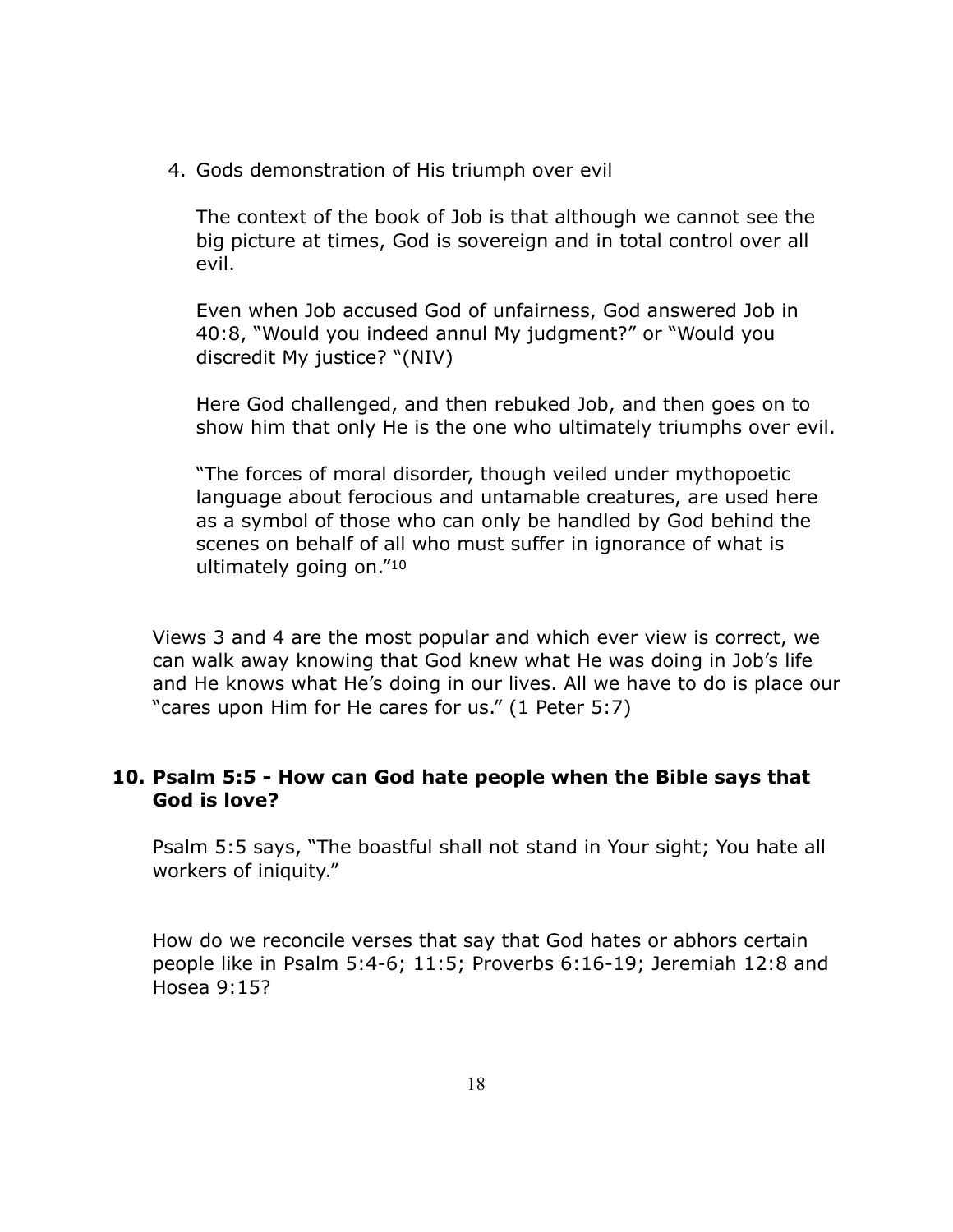This is indeed one of those passages where we scratch our heads and say to ourselves, "Doesn't God hate the sin but love the sinner?"

We must understand that God loves perfectly and He also hates perfectly. In other words, human beings can do neither and so we wrestle with the concept of a God who hates or abhors certain individuals who blatantly and willfully reject Him.

The difficulty lies in our understanding of the word "hate". Humans understand hate as "an emotion; a desire for retaliation and an injury to those who have personally hurt us; a desire for revenge; malicious and willful contempt towards something or someone."

Human anger and hate arouse emotions that, if left unchecked, can become dangerously close to all sorts of evil thoughts as well as acts.

But Biblical hatred is the attitude of a rejection of evil or a strong aversion to and repulsion of anything that is evil. It's not emotional, but judicial, an expression of His awesome holiness.

Judicial simply means that God is "decreeing or proceeding from His court; a judicial decision."

The Bible describes God as a "righteous or just Judge" (Psalm 7:11), and as such, cannot tolerate evil and wickedness and His justice demands that sin ultimately be forgiven or punished in the form of eternal separation from God.

The Bible also says that "He so loved the world that He gave His only Son" (John 3:16) and that God "is not willing that any should perish but that all should come to repentance" (2 Peter 3:9) and that "God is love" (1 John 4:8).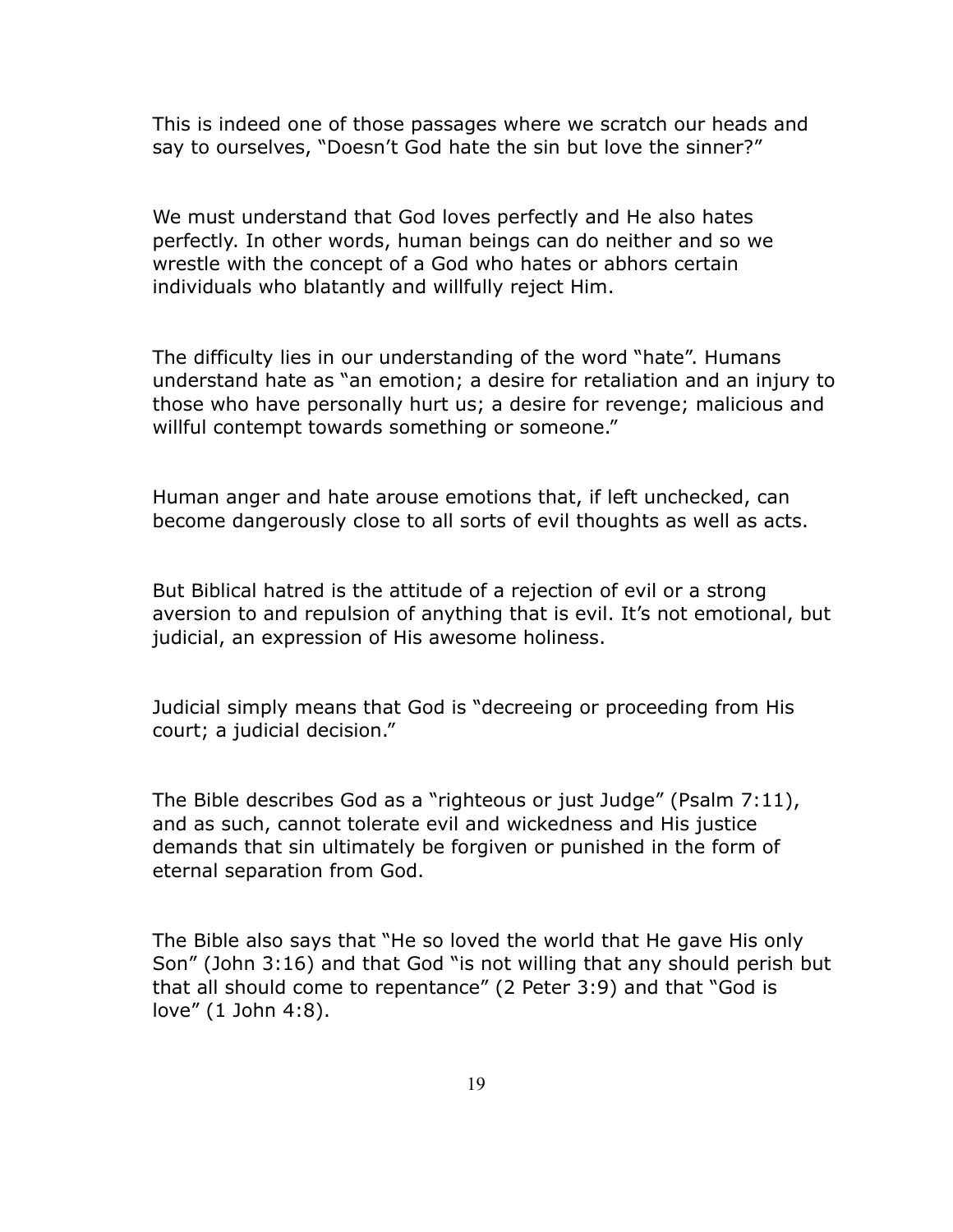So when we understand that hate is an attitude of rejection of evil, we can see that as the Righteous Judge, God separates Himself from the sinner because of the sin.

The bottom line is that God is sovereign and makes His choices according to His sovereign will.

God tells Moses in Exodus 33:19, "I will have mercy on whomever I will have mercy, and I will have compassion on whomever I will have compassion."

#### **11. Matthew 5:48 – Can humans be perfect?**

Matthew 5:48 says, "Therefore you shall be perfect, just as your Father in heaven is perfect."

The Bible teaches repeatedly that humans are imperfect and sinful:

- **◦** Romans 3:23 says, "for all have sinned and fall short of the glory of God."
- **◦** See also Matthew 22:18; Mark 7:21-22; John 8:34

In fact, 1 John 1:8 teaches that, "if we say we have no sin, we deceive ourselves, and the truth is not in us."

When we look at Matthew 5:43-48, in context we see that Jesus is teaching on loving our enemies.

The Jewish leaders of the day had taught that we should "love your neighbor and hate your enemies" (verse 43) but Jesus authoritatively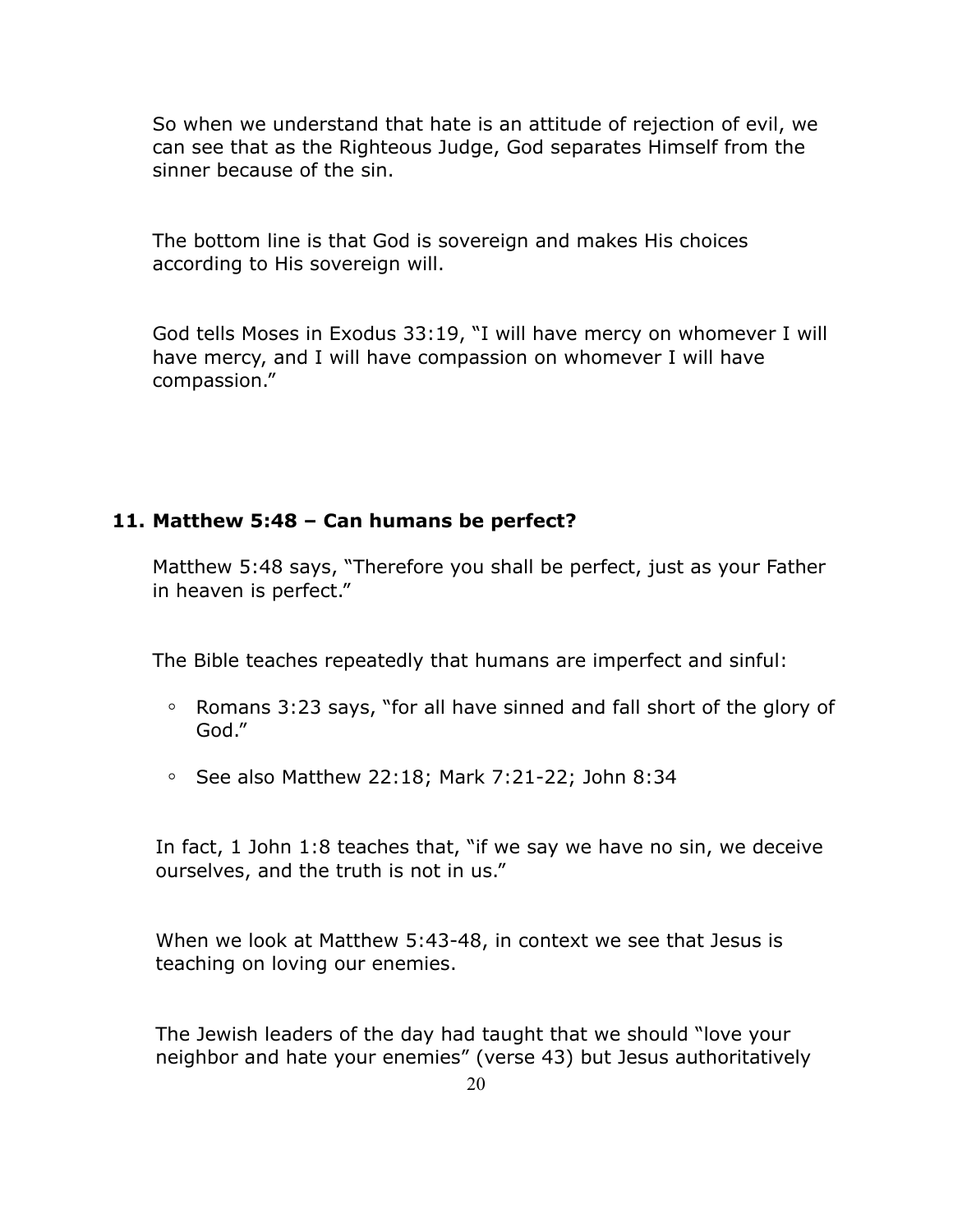taught that we should "love our enemies" (verse 44) because Gods love has extended to everyone (verse 45).

Since God the Father is our standard, Jesus was telling us to be "perfect" or complete in loving others as He is perfect.

The word *perfect* [Greek: *teleios*] can mean "complete or completeness" and comes from the root word [Greek: *telos*] and basically means that we should "labor for, to grow towards, to set out for or a point aimed at, a result, a purpose or a conclusion."

In other words, we are to aim for perfection in loving as God loves but again, we will never gain a sinless perfection as pointed out above.

Here's where the good news of Jesus Christ comes in. Jesus' perfection is applied to us, as believers!

**◦** Hebrews 10:14 says, "For by one offering He [Jesus] has perfected forever those who are being sanctified."

Jesus' one perfect sacrifice removed sin forever for those who belong to Him. It is not because of our righteousness, because our righteousness is imperfect and thus worthless, but the righteousness of Jesus is perfect and it has been laid to our accounts.

So how could Jesus demand the impossible task that we be perfect?

**◦** Jesus later said in Matthew 19:26, "With men this is impossible, but with God all things are possible."

# **12. Matthew 7:1 - Doesn't this verse seem to say that we are not to judge people?**

Matthew 7:1 says, "Judge not, that you be not judged."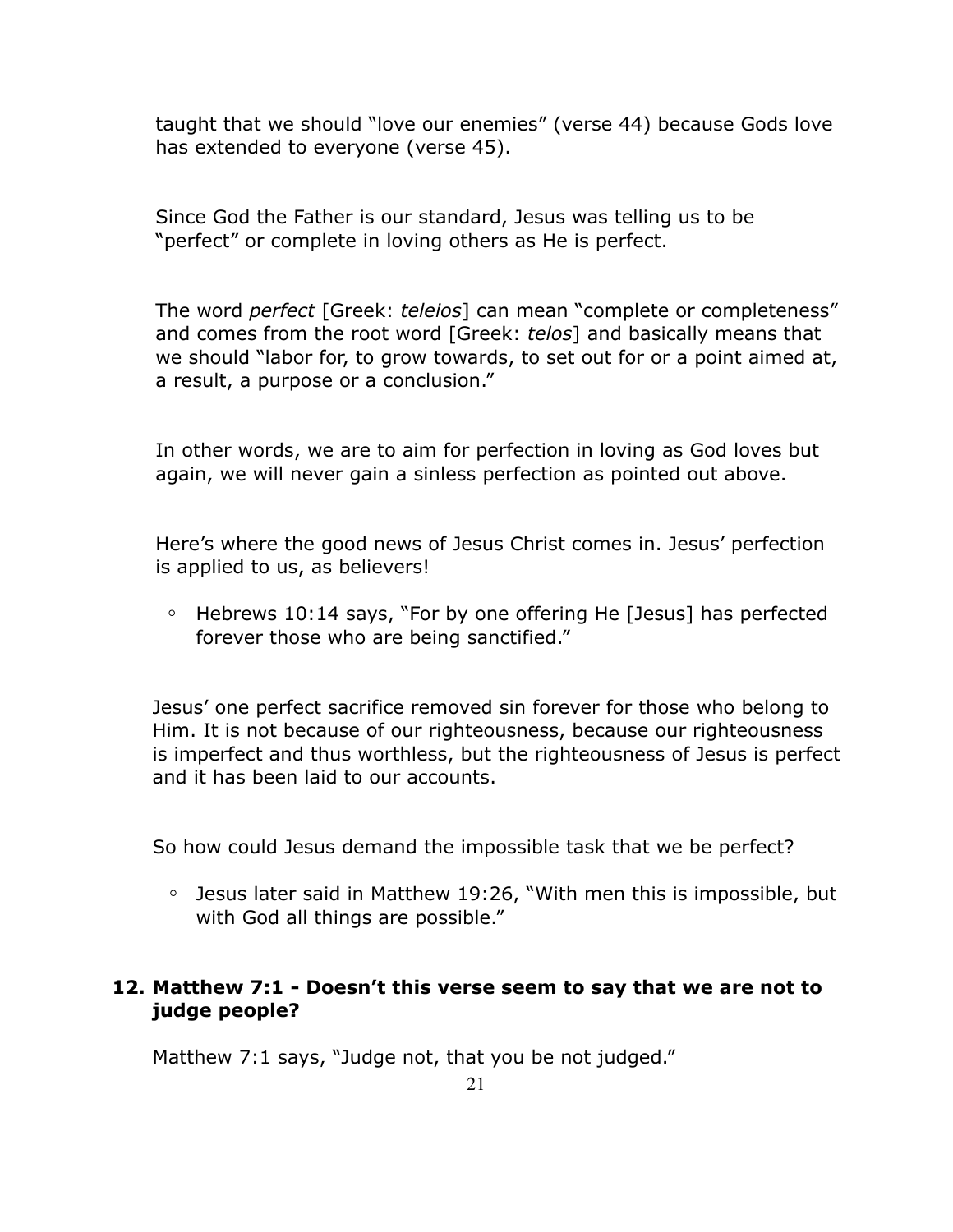At first glance it appears that Jesus is saying that we are to never judge people so that we will not be judged.

But then in John 7:24, Jesus says "Do not judge according to appearance, but judge with righteous judgment."

How can we balance these two verses that seem to be contradicting one another?

When we apply the *Basic interpretive Principle* that *Scripture Interprets Scripture*, we see that in the context of Matthew 7:1-6, Jesus is teaching that we should not judge *hypocritically*.

First, Jesus says in verse 2 that God will judge us with the same type of judgment or the same standard that we ourselves judge others. And second, in verses 3 and 4, Jesus explains that we "look at the speck in [our] brother's eye but do not consider the plank in [our] own eye."

Finally, in verse 5, Jesus teaches us that we need to "first remove the plank from your own eye, then you will see clearly to remove the speck from your brother's eye."

Jesus is teaching that we are to judge because we "will know them by their fruits" (Matthew 7:16) but we're to not judge hypocritically.

David, called "a man after God's own heart (Acts 13:22), had the right heart attitude when he said in Psalm 51:10, 12 "Create in me a clean heart O God and renew a steadfast spirit within me….Restore to me the joy of Your salvation and uphold me by Your generous Spirit".

David was then able to "teach transgressors Your ways and sinners shall be converted to You." (verse 13)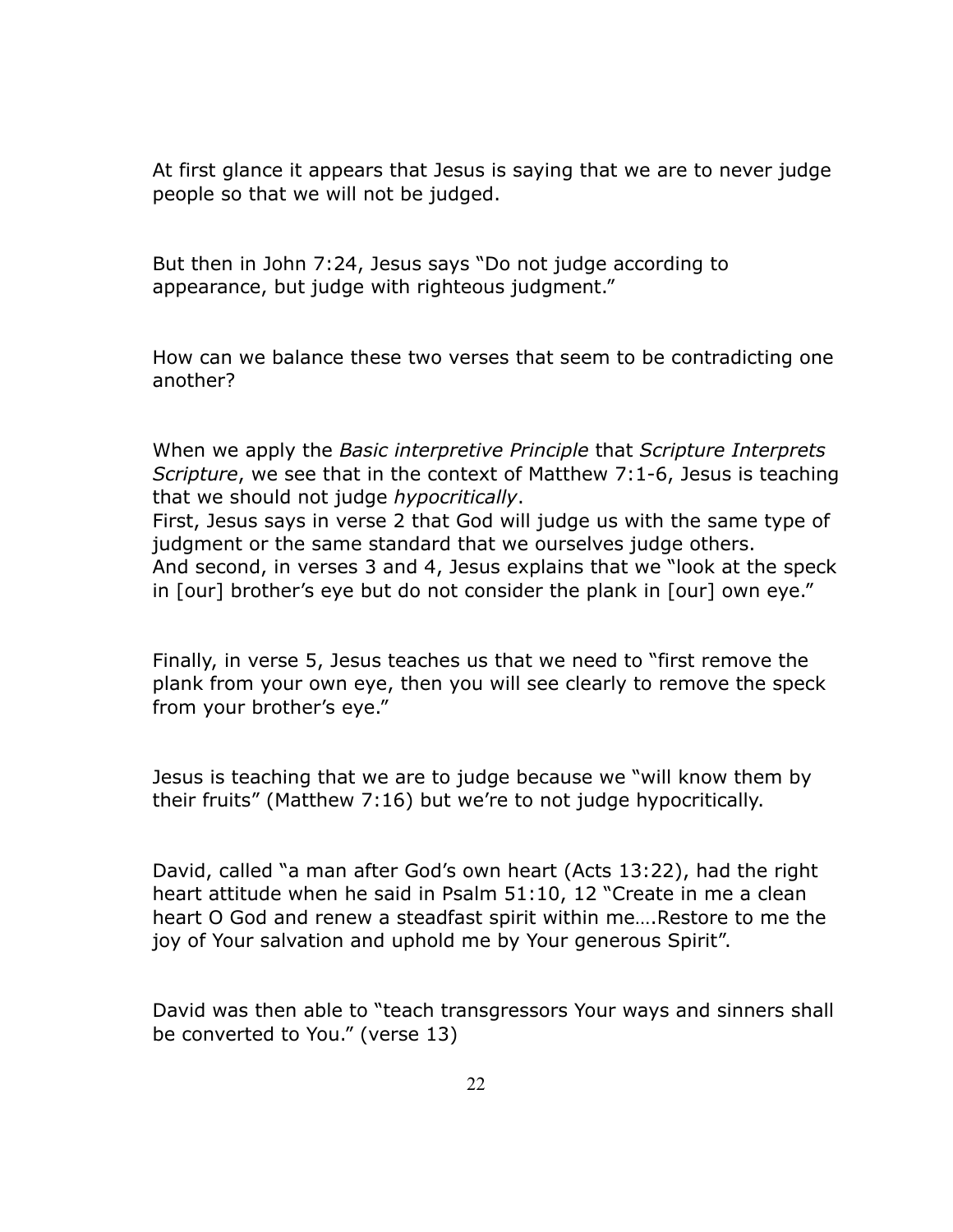Galatians 6:1 says, "Brethren, if a man is overtaken in any trespass, you who are spiritual restore such a one in a spirit of gentleness, considering yourself lest you also be tempted."

# **13. Matthew 12:31 – What is the blasphemy against the Holy Spirit?**

Matthew 12:31 says, "Therefore I say to you, every sin and blasphemy will be forgiven men, but the blasphemy against the Spirit will not be forgiven men."

The word *blasphemy* [Greek: *blasphemia*] means "vilification, evil speaking, railing" and is generally defined as a "defiant irreverence".

Blasphemy against Jesus or "anyone who speaks a word against the Son of Man" will even be forgiven as seen in verse 32 but "the blasphemy against the Holy Spirit will not be forgiven".

The title "Son of Man" designates Jesus' humanity and to denigrate, misjudge or belittle Jesus on the basis of an incomplete understanding or incomplete knowledge of Him can be forgiven if a person realizes who Jesus really is, turns from their sin, and repents as seen in 1 John 1:9:

**◦** 1 John 1:9 says that, "if we confess our sins, He is faithful and just to forgive us our sins and to cleanse us from all unrighteousness."

So, what does that mean, "blasphemy against the Holy Spirit"?

Dr. John MacArthur says:

**◦** "The blasphemy against the Holy Spirit was something more serious and irredeemable. It not only reflected unbelief, but determined unbelief – the refusal, after having seen all the evidence necessary to complete understanding, even to consider believing in Christ."11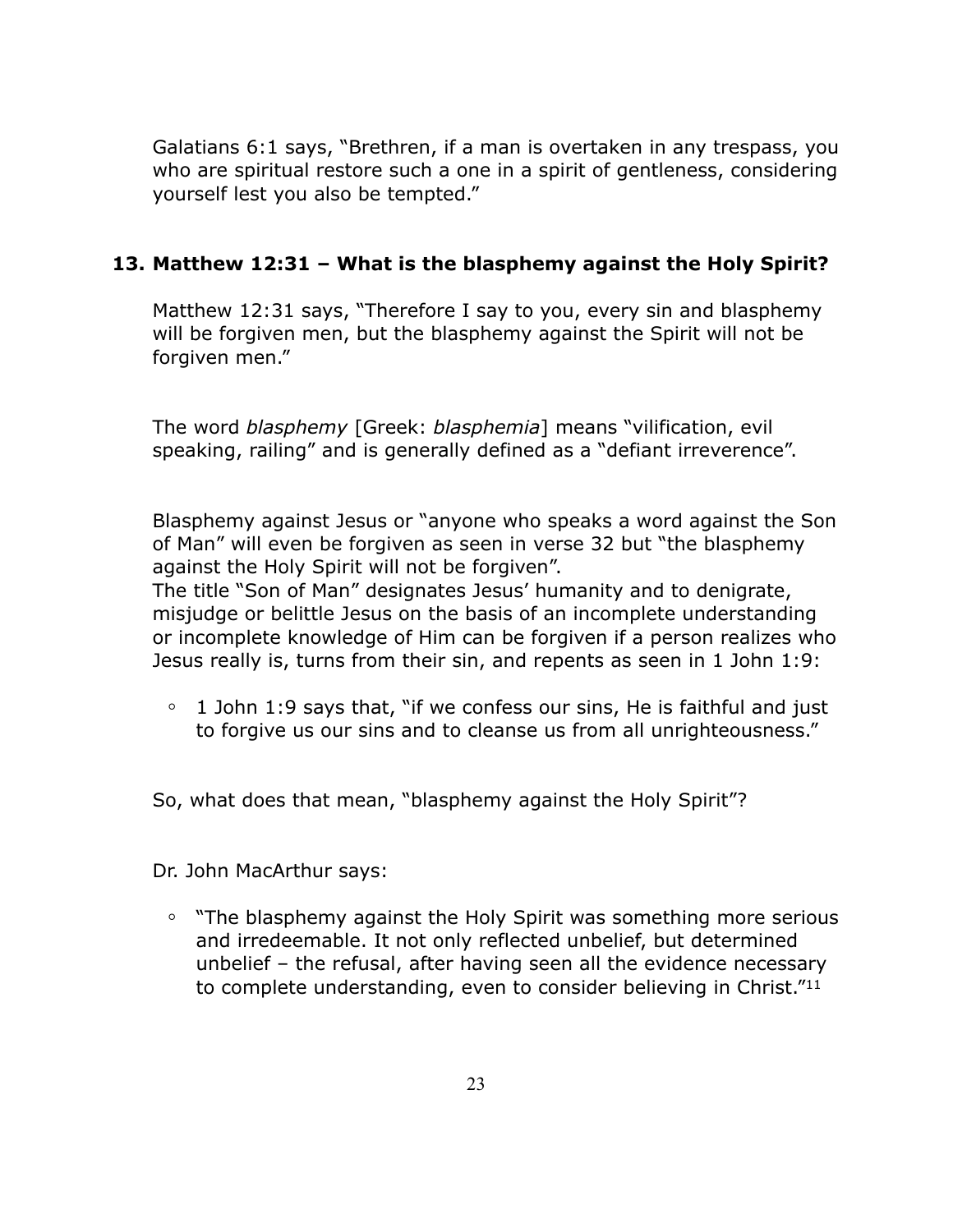Simply put, when a person hears of Jesus, hears of the saving knowledge of the Holy Spirits power to turn and forgive sins and when this person hardens their heart and willfully rejects Christ's saving knowledge – if when they die in there sins never having received that forgiveness of sins due to unbelief, hardness of heart and downright rejection, they have essentially "blasphemed the Holy Spirit."

One of the functions of the Holy Spirit is that He reveals Jesus to us:

**◦** Jesus says in John 16:13, 14, "However, when He, the Spirit of truth, has come, He will guide you into all truth; for He will not speak on His own authority*,* but whatever He hears He will speak; and He will tell you things to come. *He will glorify Me, for He will take of what is Mine and declare it to you.*" (emphasis added)

I've heard it stated that if you're worried that you have committed the unforgivable sin of "blaspheme of the Holy Spirit", you probably haven't. But "Today, if you hear His voice, do not harden your hearts" (Hebrews 3:7) because today, at this moment, "now is the day of salvation" (2 Corinthians 6:2).

#### **14. Matthew 24:34 – What generation is Jesus referring to?**

Matthew 24:34 says, "Assuredly, I say to you, *this generation* will by no means pass away till all these things take place."

One of the most common objections that arise from atheists is that this verse proves that Jesus was a false prophet since the events He just mentioned (Matthew 24), didn't take place in the lifetime of His hearers.

Preterism teaches that "this generation" is referring to the lifetime of His hearers or His contemporaries and that these were fulfilled spiritually and that Jesus' coming (verse 30) was His judgment upon mankind in AD 70 at the destruction of Jerusalem.

While it's true that every time in the New Testament that Jesus uses "generation", He's referring to the contemporary generation living at the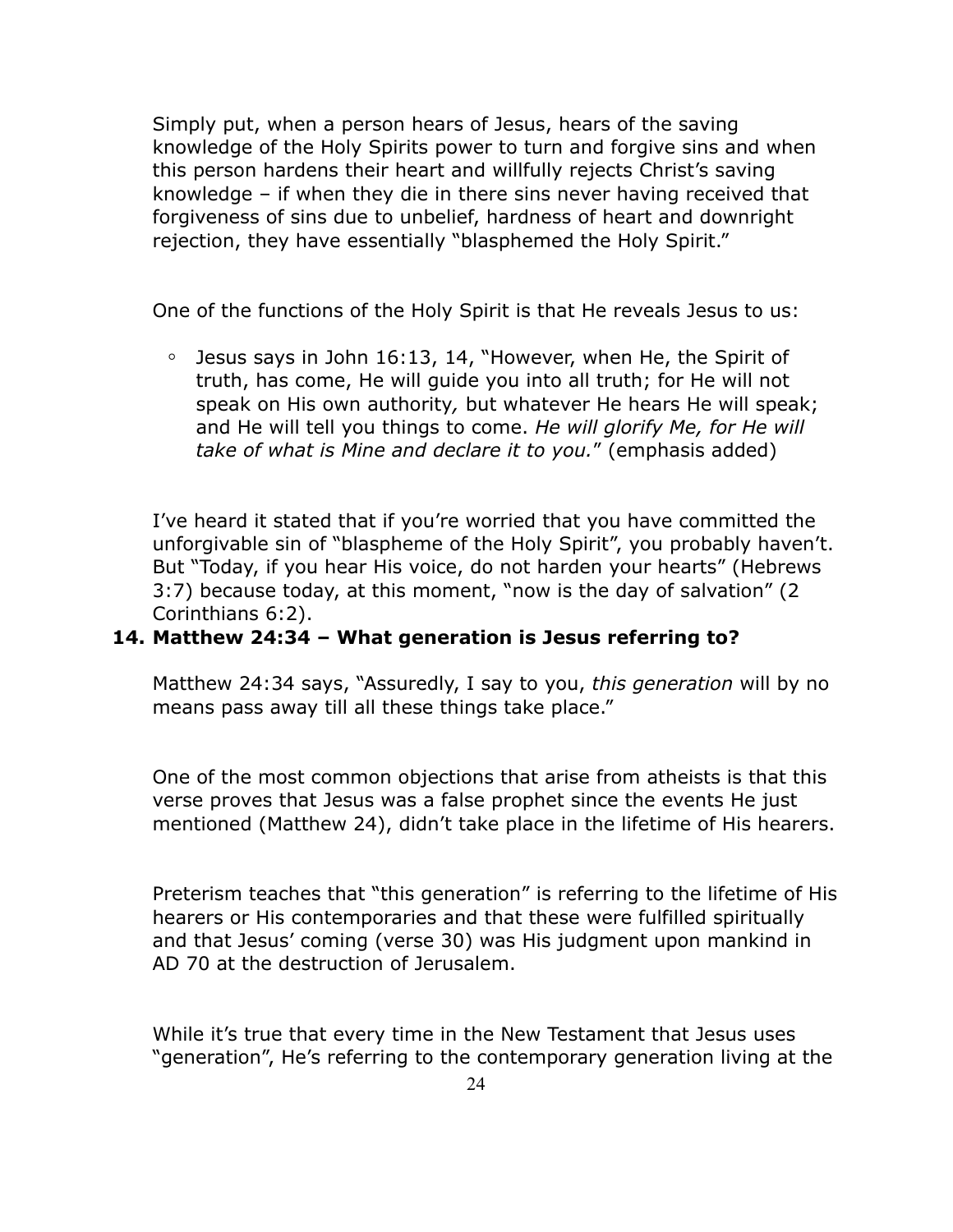time He's speaking, we need to look at the context of the conversation each and every time "generation" is used.

When we look at "all these things" Jesus just mentioned in Matthew 24:2-33), e.g., the end of the age (verses 5-14), the Great Tribulation (verses 15-28), the sign of Jesus' return (verses 29-31), we can conclude that Jesus was speaking of a yet future event because "all these things" are just too universal and too cataclysmic to have happened at the sacking of Jerusalem in AD 70 as preterism teaches.

For example, during the admittedly devastatingly local destruction of Jerusalem in AD 70, it did not involve "famines, pestilences and earthquakes" (verse 7), Christians being "hated by all nations" (verse 9), the "gospel… [being] preached in all the world" (verse 14), the "abomination of desolation" (verse 15), the "sun darkened, the moon not giving of its light" and the "heavens shaken" (verse 29).

Clearly, the Great Tribulation (verse 29) did not happen and Jesus certainly did not appear at that time (verses 30, 31).

So, in response to the disciples earlier questions as to "what will be the sign of Your coming" (verse 3), Jesus says that after these things take place, the *generation* alive at this time i.e., *a future generation*, will not pass away and will see these things happen.

#### **15. Mark 16:17 – Are all Christians supposed to speak in tongues?**

In Mark 16:17 when Jesus is giving the *Great Commission*, He says, "And these signs will follow those who believe: In My name they will cast out demons; they will speak in new tongues."

The Mark 16:17 passage was fulfilled at Pentecost (Acts 2:4-11) when "they were all filled with the Holy Spirit" and they spoke in intelligible languages that were not known to the speakers themselves but known by the people around them.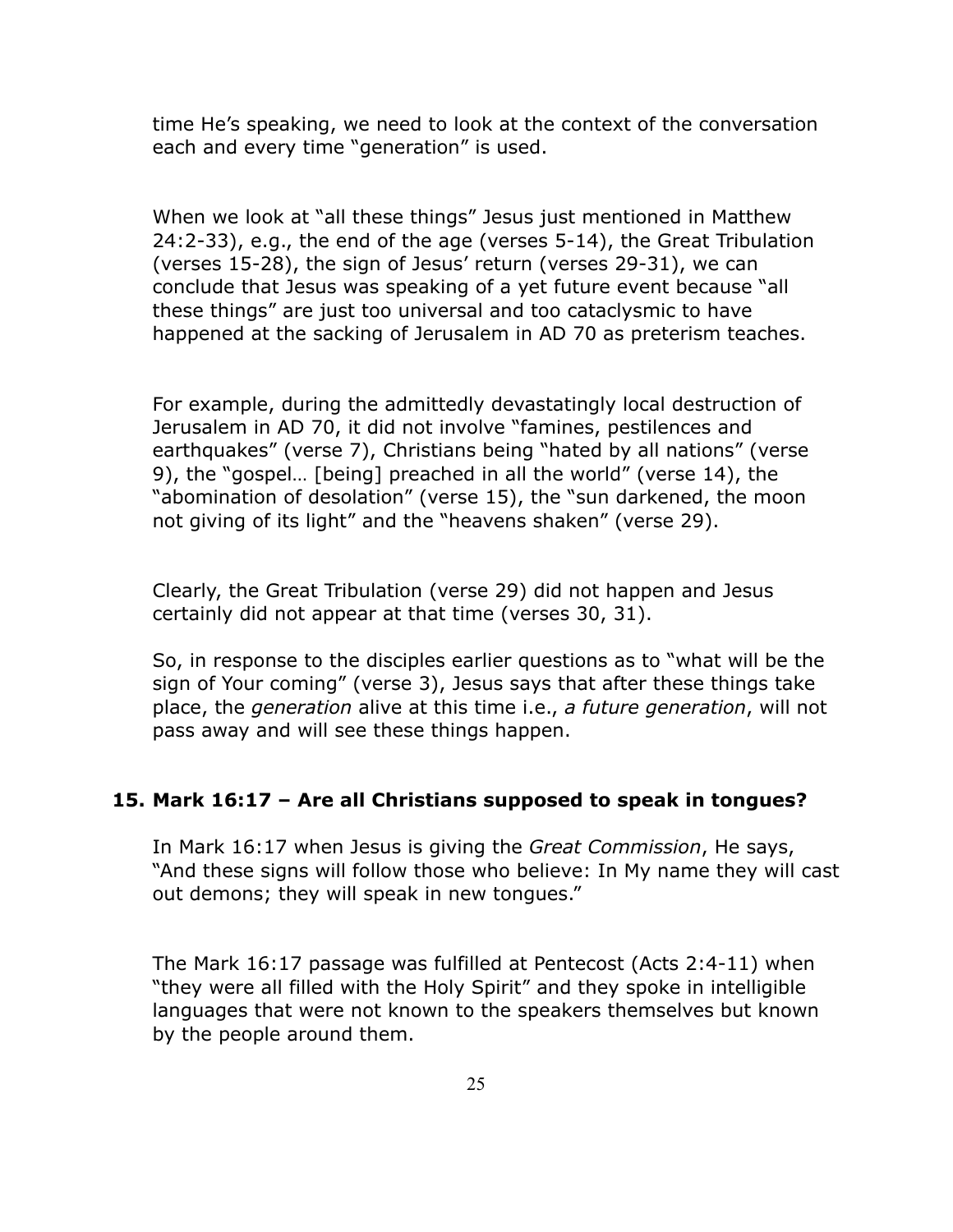This was also fulfilled later on in the life of the early church (Acts 10:46; 19:6; 1 Corinthians. 12:10 and 14:1-24).

Remember that God did miraculous things in the book of Acts and even though it seems like miracles were happening left and right, they were, in reality, happening over approximately a thirty year period.

These happened so that God could establish the credibility of the Apostles in the early Church.

Notice in 1 Corinthians 12:8, 10 that the gifts are *given* to us, "for to one is given…to another different kinds of tongues to another the interpretation of tongues."

Also notice in 1 Corinthians 12:30 that not all Christians receive the same gifts, "Do all have gifts of healing? Do all speak with tongues? Do all interpret?" but the Holy Spirit "works all these things, distributing to each one individually as He wills." (12:11)

So, we see it's a gift that is given (12:8, 10), we see that not everyone is given the gift of tongues (12:11, 30) and in 1 Corinthians 13:6-24, Scripture teaches us the proper way that tongues should be used in the body.

# **16. John 1:1 – How can Jesus be God when the Bible teaches that there is only one God?**

John 1:1 says, "In the beginning was the Word, and the Word was with God, and the Word was God."

The Bible teaches us that there is one God but that He's made up of three separate and distinct persons – The Father, the Son and the Holy Spirit.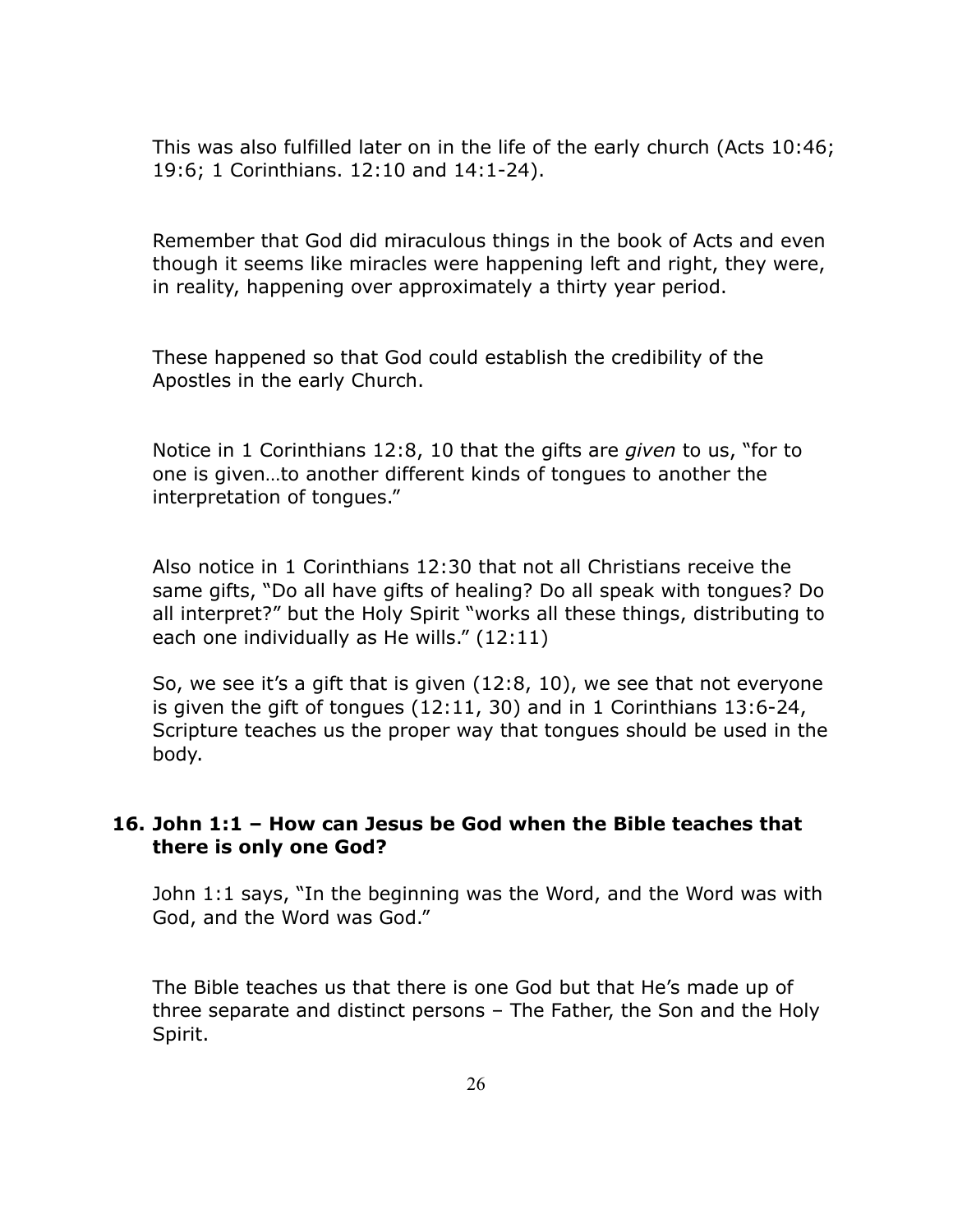The Bible calls this the "Godhead" (Romans 1:20; Colossians 2:9) but the terminology is also referred to as the Trinity.

With that being said, we can define the Trinity as:

**◦** "Within the one Being that is God, there exists eternally three coequal and coeternal persons, namely, the Father, the Son, and the Holy Spirit."12

Dr. Walter Martin says that the Trinity "was derived from biblical passages where honest, godly men said, 'Hey, 2 Peter says there is a Person called the Father, and he's God. And Acts chapter 5 says there is a Person called the Spirit, and he's God. And John 1 says there's a Person called the Word and he's God.' You've got Three Persons, and Deuteronomy 6 says, 'There is only one God.' Logical conclusion: the Three Persons, somehow, are the One God. That's how Trinitarian theology started."13

One of the best ways to demonstrate that Jesus is the Second Person of the Trinity or within the Godhead, is by using the first Chapter in each of the following books:

- **◦** John 1:1 says, "In the beginning was the Word, and the Word was with God, and the Word was God."
- **◦** Colossians 1 tells us that "all things were created by Him" (verse 16) and that He is "before all things" (verse 17) and that "God was pleased to have all His fullness dwell in Him" (verse 19).
- **◦** In Hebrews 1:8, the Father says of Jesus, "Your throne, O God, is forever and ever."
- **◦** 2 Peter 1:1 says, "To those who have obtained like precious faith with us by the righteousness of *our God and Savior Jesus Christ*." (emphasis added)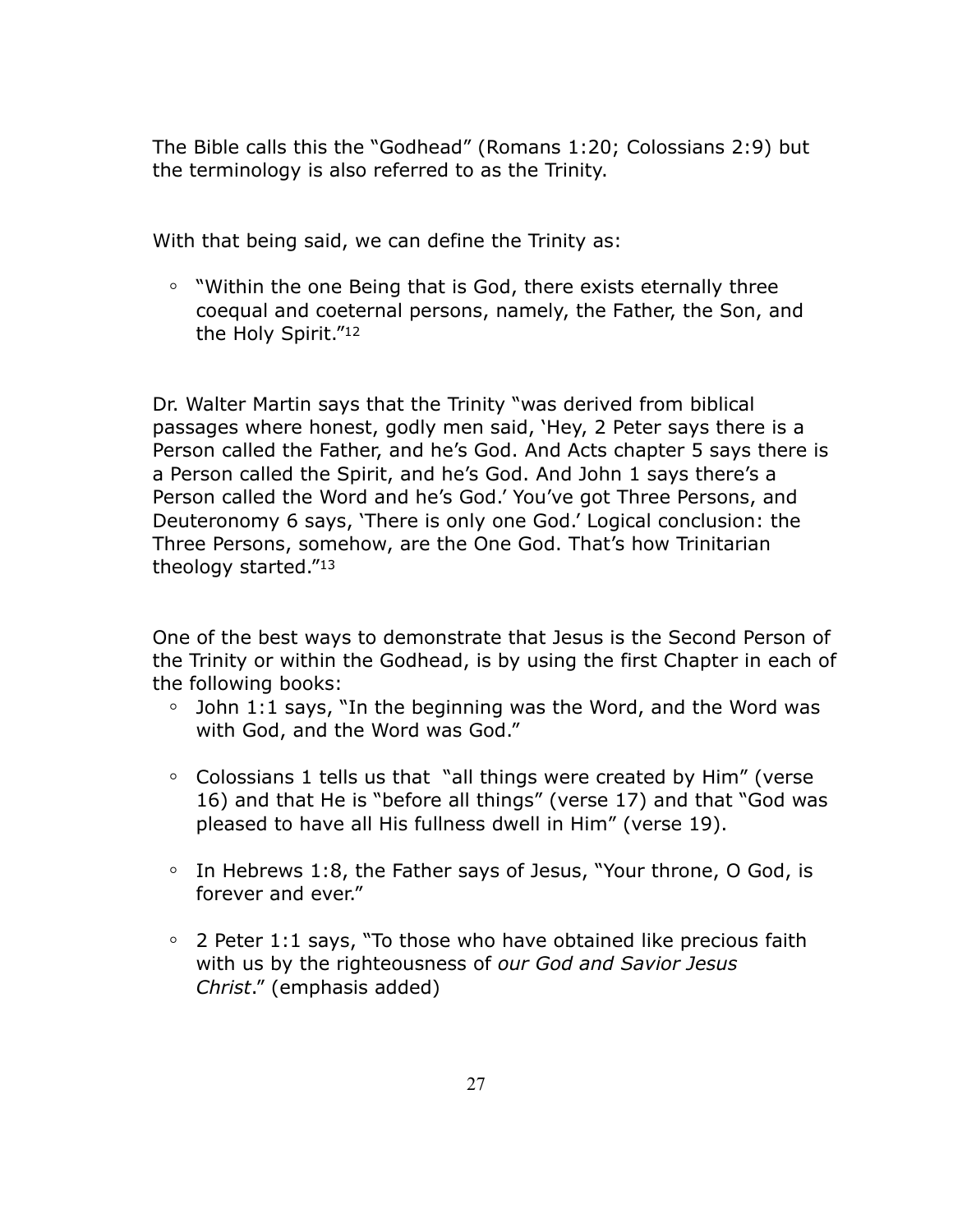- **◦** Revelation 1:8 says, "I am the Alpha and Omega, the Beginning and the End…who is and who was and who is to come, the Almighty."
	- Jesus then applies these titles to Himself at the end of Revelation in 22:13.

Also, Jesus claimed to be the "Son of God" and this term has a huge significant meaning since the ancients used the term "son of…" to carry the important metaphorical meaning "of the order of".

This phrase was often used in the Old Testament and a good example is 1 Kings 20:35 where the "sons of the prophets" meant "of the order of the prophets." Likewise, in Nehemiah 12:28, "sons of the singers" meant "of the order of singers".

So when Jesus is called the "Son of God", the ancient people knew Jesus was saying "of the order of God" and this is why the Jews insisted on killing Jesus and said, "We have a law, and according to that law He [Jesus] must die, because He claimed to be the Son of God." (John 19:7)

Jesus was claiming God as his Father, i.e. "Son of God" or "of the order of God" and that was equivalent to "making Himself equal with God" (John 5:18).

John 10:29-33 bears this out since Jesus claimed four times in these verses that God was His "Father" and thus Jesus was the "Son of God" or "of the order of God" and the Jews were going to kill Him, why? – "because You, being a man, make Yourself God."

The Jews knew exactly what Jesus was saying by claiming the title "Son of God", Jesus was identifying himself as God!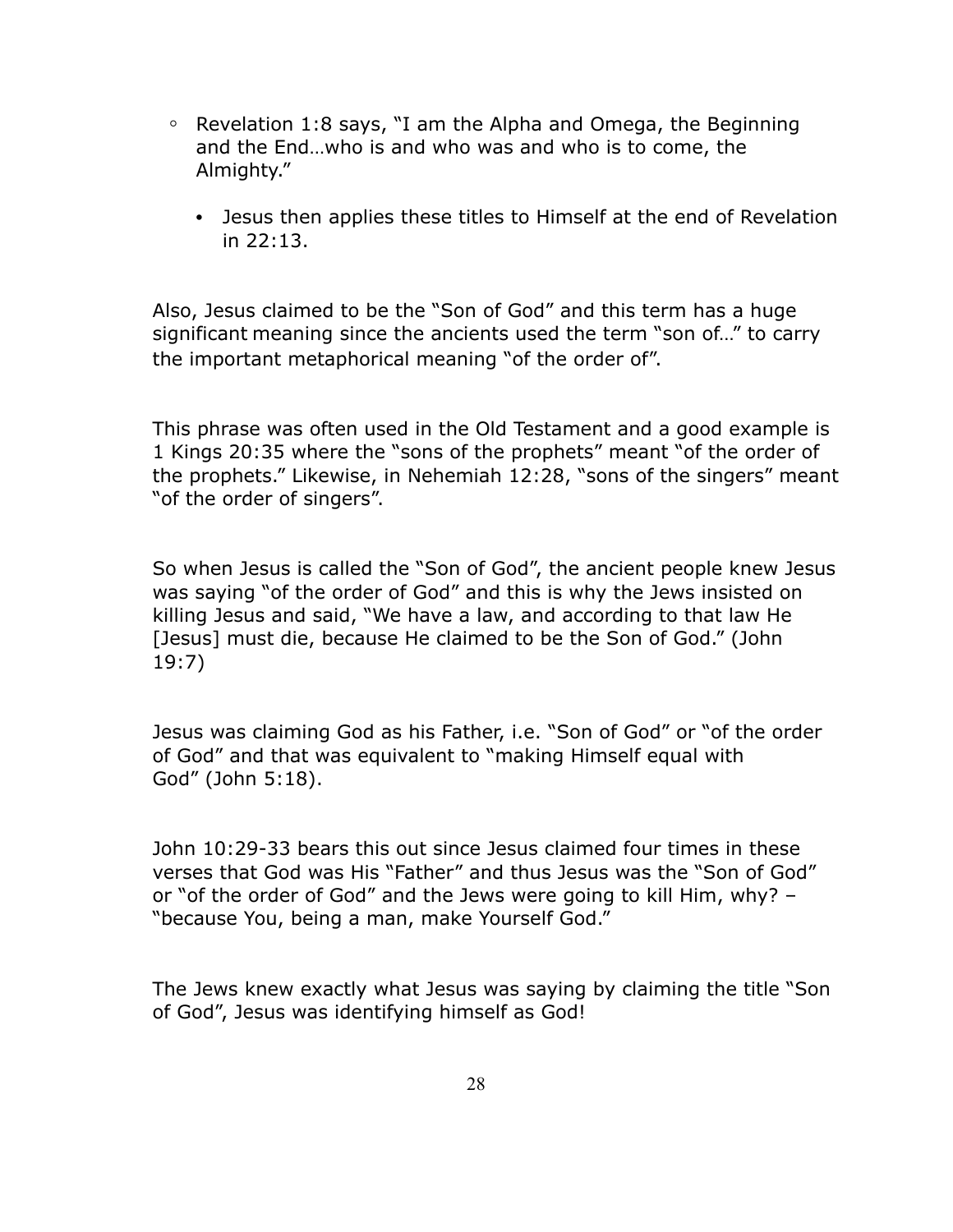## **17. John 10:34 – Are we gods?**

John 10:34 says, "Jesus answered them, "Is it not written in your law, *'I said, "You are gods"'*?

Context is always important when reading and understanding Scripture.

Many groups pull this verse out of the Bible "as is" not realizing that Jesus had just finished saying that "I and My Father are one" (verse 30).

The Jews then picked up stones to stone Jesus because they thought He was blaspheming since Jesus was making Himself out to be equal with God.

Jesus responds by quoting Psalm 82:6 which talks about judges who judge unjustly:

- **◦** Psalm 82:6 says, "[God] said, 'You are gods, and all of you are children of the Most High.'"
- **◦** When we look at the whole of the chapter, in context, we can see that God is talking to judges who are unjust and showing partiality in verse 2.

By quoting Psalm 82:6, Jesus is essentially saying, "Look, in the Old Testament, God gave some, 'divine status as divinely appointed judges'14, why do you find it incredible that I would use the Son of God designation for Myself?"

These men who had no claim to deity were angry to the point of stoning Jesus who was the only one among them who in reality did have the claim to Deity.

We can now see that this verse is being used by Jesus, the only true Deity among them as a defense to His own Deity and not to the deification of man.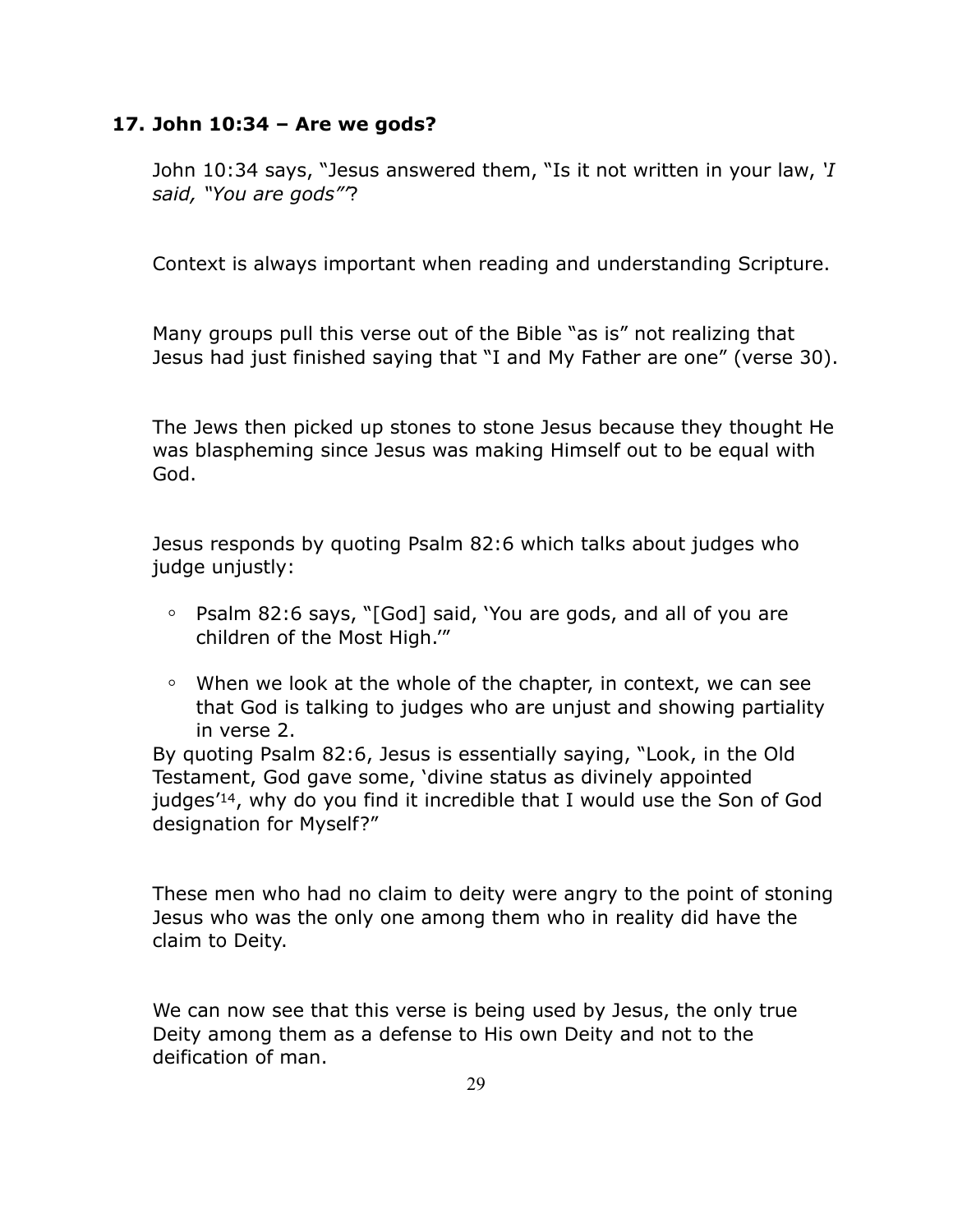#### **18. Acts 1:18 – How did Judas die?**

Matthew 27:5 says, "Then [Judas] threw down the pieces of silver in the temple and departed, and went and hanged himself."

Acts 1:18 says, "Now this man [Judas] purchased a field with the wages of iniquity; and falling headlong, he burst open in the middle and all his entrails gushed out."

Isn't this a contradiction in the Bible?

These verses are mutually complementary in the respect that Judas hung himself exactly as Matthew 27:5 says and the Acts 1:18 verse simply adds that Judas fell and his intestines burst out.

This is exactly what we find would happen if Judas hung himself on a tree overlooking a cliff and his weight caused it to break and he landed on sharp, jagged rocks below.

Thus, there is no contradiction but a harmonization of the two verses.

#### **19. Acts 2:38 – Are we baptized for the forgiveness of sins?**

Acts 2:38 says, "Then Peter said to them, 'Repent, and let every one of you be baptized in the name of Jesus Christ *for the remission of sins*; and you shall receive the gift of the Holy Spirit." (emphasis added)

This verse seems to contradict the Bible in other places where it teaches that we are saved "by faith alone" (Romans 4:4; Ephesians 2:8-9). How do we reconcile these verses?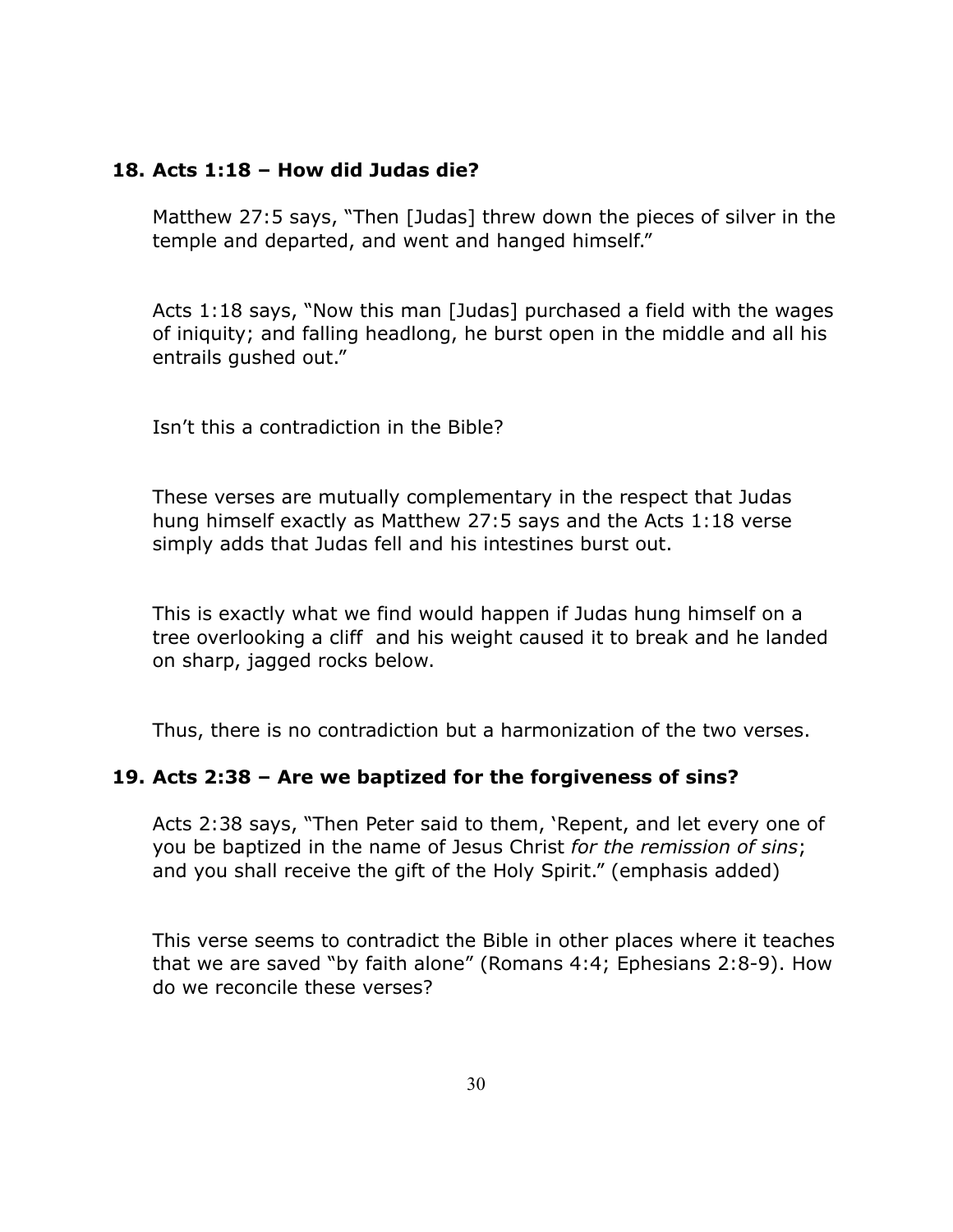The word *for* [Greek: *eis*] can also mean "with a view to" or "because of".

This verse would then be rendered "be baptized in the name of Jesus Christ *because of* the remission of sins."

We know that Scripture doesn't contradict itself so we know that one place cannot say that baptism is necessary for salvation *and* in another place "faith alone" is necessary for salvation.

We call this hermeneutical concept of Scripture *the anology of Scripture*  [Latin: *analogia Scriptura*] or in other words, when Scripture is correctly interpreted, it will not contradict itself.

All we have to do is turn to our Bibles, the *final court of arbitration* to see that close to 200 times in the New Testament, salvation is said to be *by faith alone –* with no works in sight:

- **◦** John 3:15 tells us that "whoever *believes in Him* should not perish but have eternal life." (emphasis added)
- **◦** John 5:24 says, "Most assuredly, I say to you, *he who hears My word, and believes* in Him who sent me *has everlasting life*, and shall not come into judgment, but has passed from death into life." (emphasis added)
- **◦** In John 11:25 Jesus says, "I am the resurrection, and the life. *He who believes in Me*, though he may die, he shall live." (emphasis added)
- **◦** John 12:46 says, "I have come as a light into the world, that *whoever believes in Me should not abide in darkness*." (emphasis added)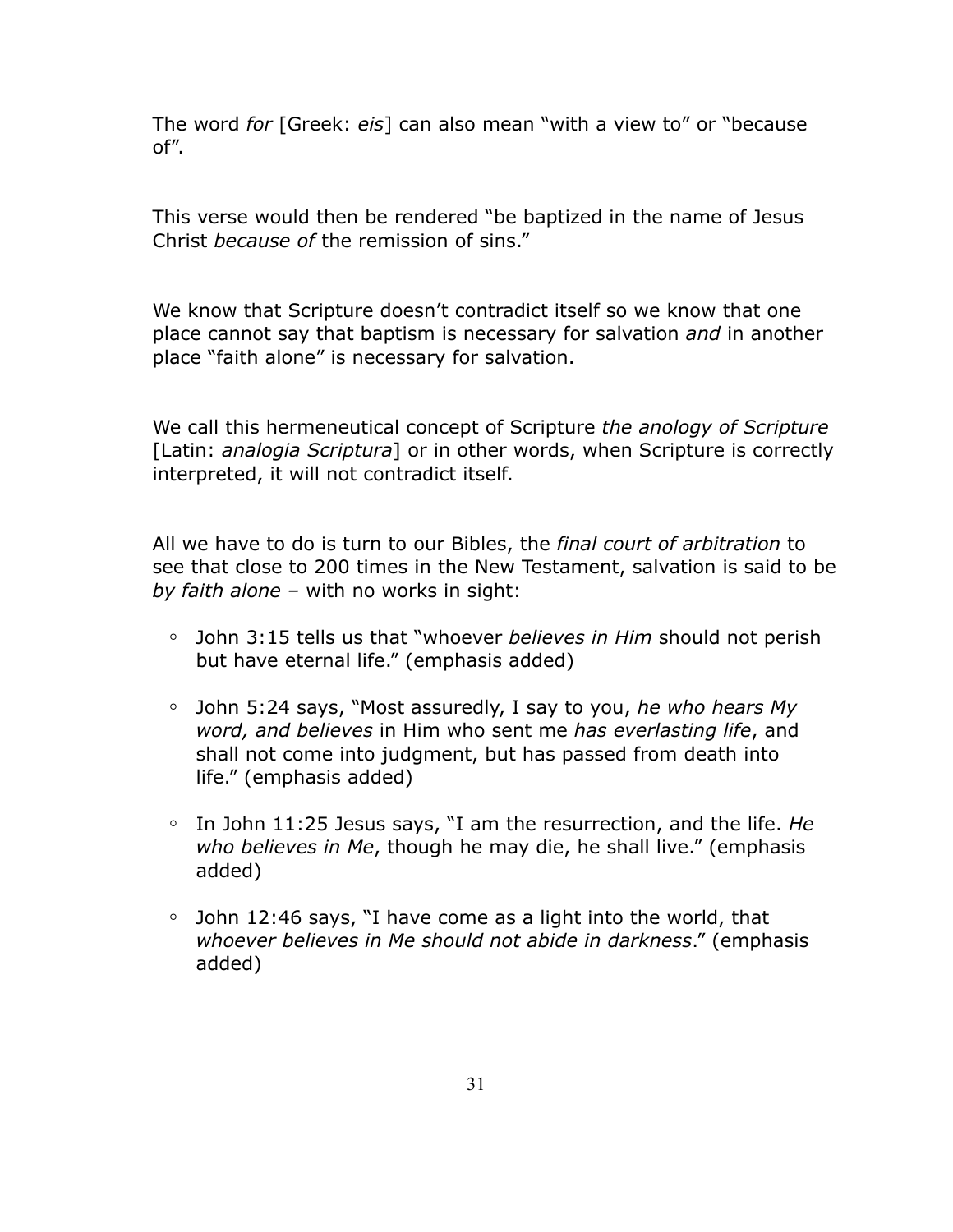The New Testament repeatedly states that salvation is a free gift from God – salvation is by grace and grace alone entirely apart from the law or any works:

- **◦** Ephesians 2:8, 9 says, "For by grace you have been saved through faith, and that not of yourselves; it is the gift of God, not of works, lest anyone should boast."
- **◦** Titus 3:5 says, "not by works of righteousness which we have done, but according to His mercy He saved us..."
- **◦** Romans 3:20 tells us that "by the deeds of the law no flesh will be justified [declared righteous before God] in His sight..."
- **◦** See also Romans 4:4; 11:6 and Galatians 2:26

Further more, Paul stated in 1 Corinthians 1:14-16 that he "rejoiced" that he had not baptized any of the Corinthians except Crispus, Gaius and the household of Stephanas.

Dr. John MacArthur comments:

**◦** "This statement is inexplicable if baptism is necessary for salvation. Paul would then in effect be saying he was thankful that only those few were saved under his ministry. The apostle clearly distinguishes baptism from the gospel in 1 Corinthians 1:17, where he says that "Christ did not send me to baptize, but to preach the gospel." How could Paul have made such a statement if baptism was necessary for salvation."15

# **20. 1 Corinthians 11:27 – What does it mean to take communion in an unworthy manner?**

1 Corinthians 11:27 says, "Therefore whoever eats this bread or drinks this cup of the Lord in an unworthy manner will be guilty of the body and blood of the Lord."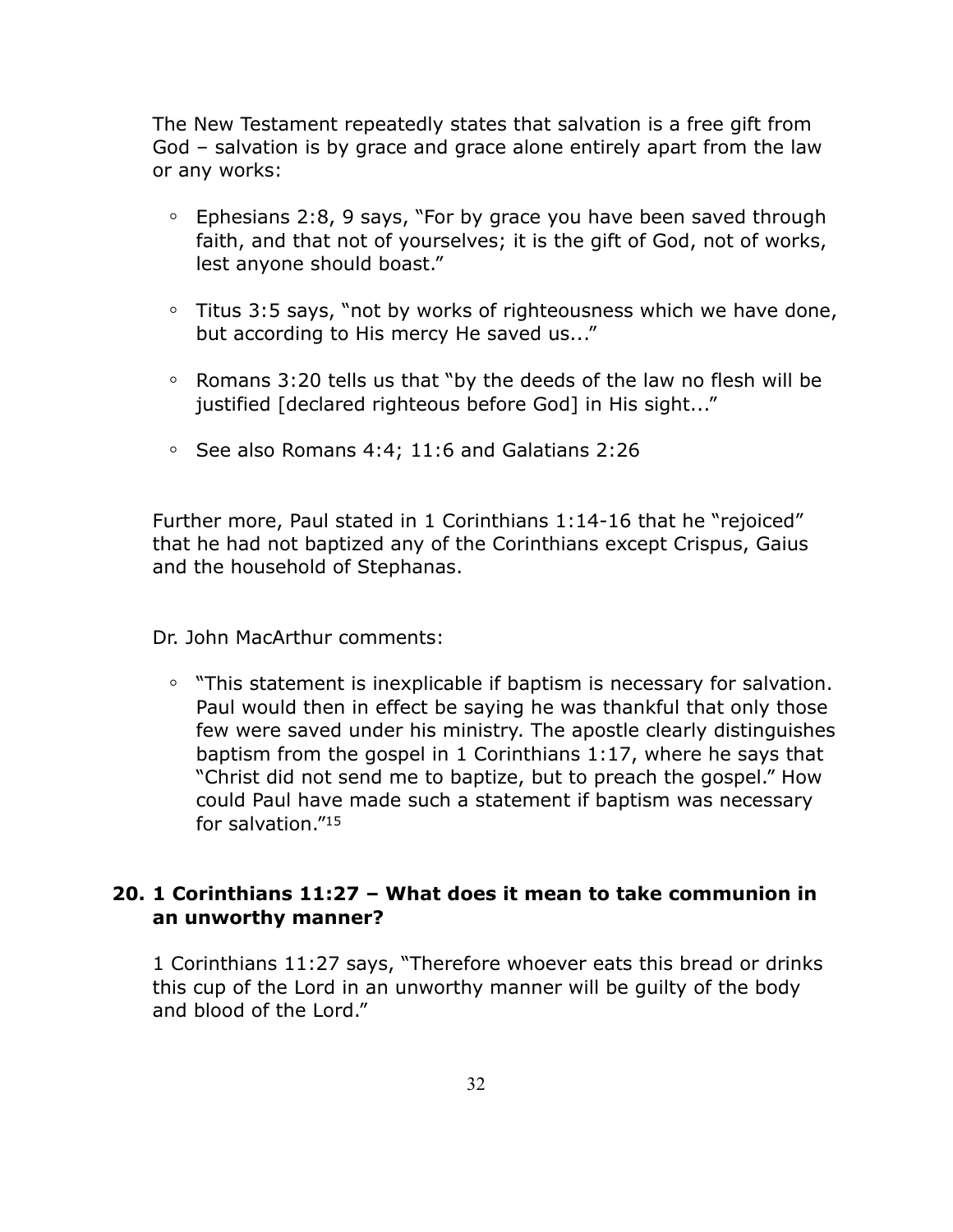There can be many ways that we "partake in an unworthy manner" of communion.

For example, if we are taking communion ritualistically and just "going through the motions," or if we harbor bitterness and anger in our hearts, or if we have sinned against a brother or sister and are holding back on forgiving others.

We should come to the communion table with the utmost of reverential awe and brokenness realizing that this ordinance that the Lord commanded us to do, shouldn't be taken lightly considering the passion and excruciating pain on the cross He endured for you and me.

This is why the next verse says that we should "examine ourselves" to make sure our hearts are right before God.

Psalm 139:23 says "Search me, O God and know my heart. Try me, and know my anxieties and see if there is any wicked way in me and lead me in the way everlasting."

This is an excellent prayer to have in your heart as we come to the communion table.

#### **21. 2 Corinthians 12:2 – What does it mean to be "caught up to the third heaven"?**

2 Corinthians 12:2 says, "I know a man in Christ who fourteen years ago – whether in the body I do not know, or whether out of the body I do not know, God knows – such a one was caught up to the third heaven."

Mormons will cite this verse as a "proof text" that there are three heavens or three degrees of glory after this life. According to Mormon theology, there is the *Celestial* Kingdom for faithful practicing Mormons,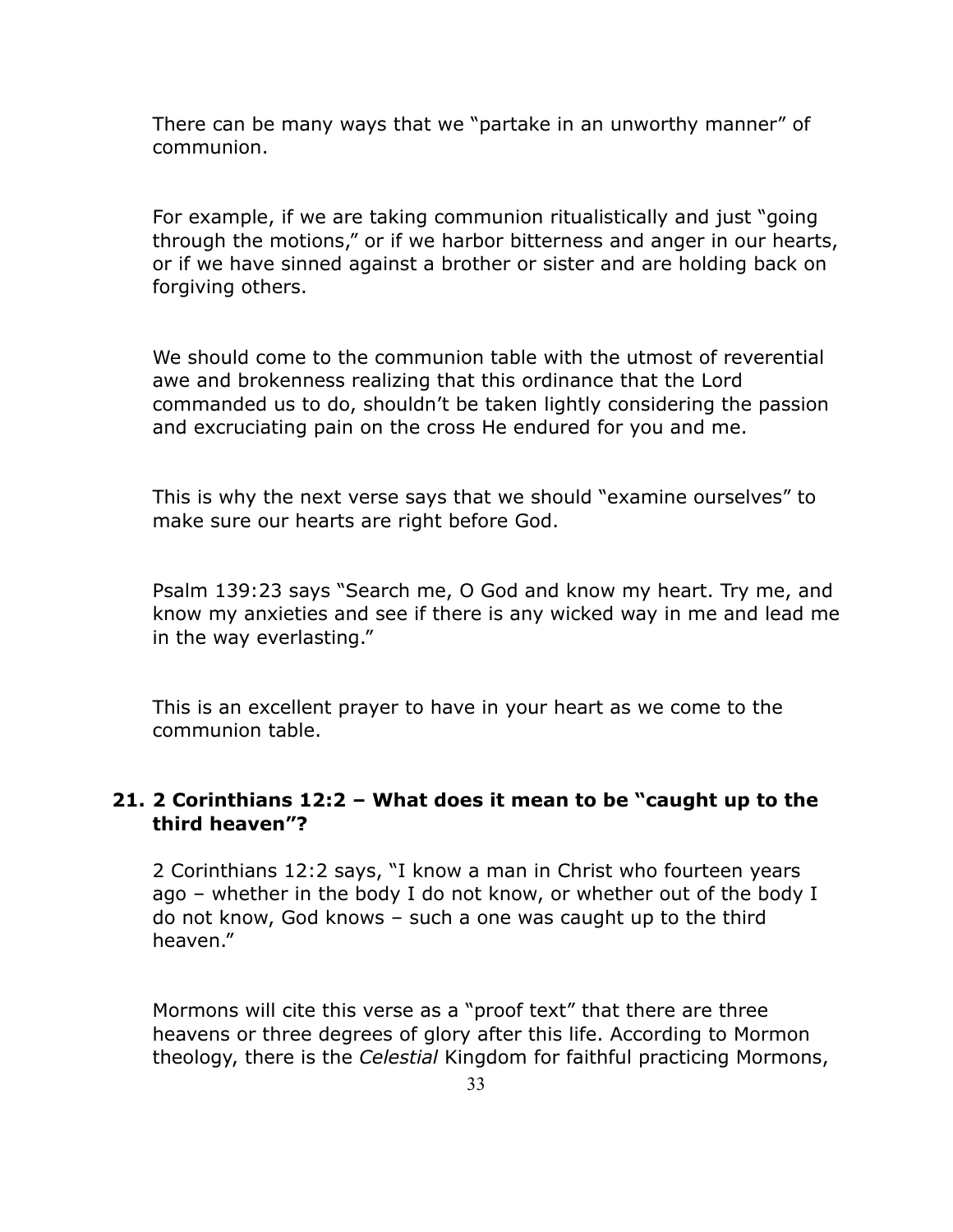the *Terrestrial* Kingdom for less than faithful practicing and non-Mormons, and the *Telestial* Kingdom for basically everyone else.

These concepts were unfamiliar to the Jewish mindset.

Scripture teaches that the three heavens consist of:

- 1. *The atmospheric Heaven* Deuteronomy 11:11 says, "but the land which you cross over to posses is a land of hills and valleys, which drinks water from the rain of heaven."
- 2. *The starry/planetary Heaven* Genesis 1:14 says, "Then God said, 'Let there be lights in the firmament of the heavens to divide the day from the night…'"
- 3. *The dwelling place of God or the highest heaven* Isaiah 63:15 says, "Look down from Your heaven and see from Your habitation, holy and glorious."

This last or third heaven is where God dwells in Supreme Majesty and where His Throne resides and all angelic beings and heavenly hosts worship and praise Him and where we will be ushered one day when we die.

This is the heaven where Paul was referring in the 2 Corinthians passage.

#### **22. Ephesians 4:9-10 – Did Jesus go to hell when He died?**

Ephesians 4:9-10 says, "(Now this, "He ascended"--what does it mean but that He also first descended into the lower parts of the earth? He who descended is also the One who ascended far above all the heavens, that He might fill all things.)"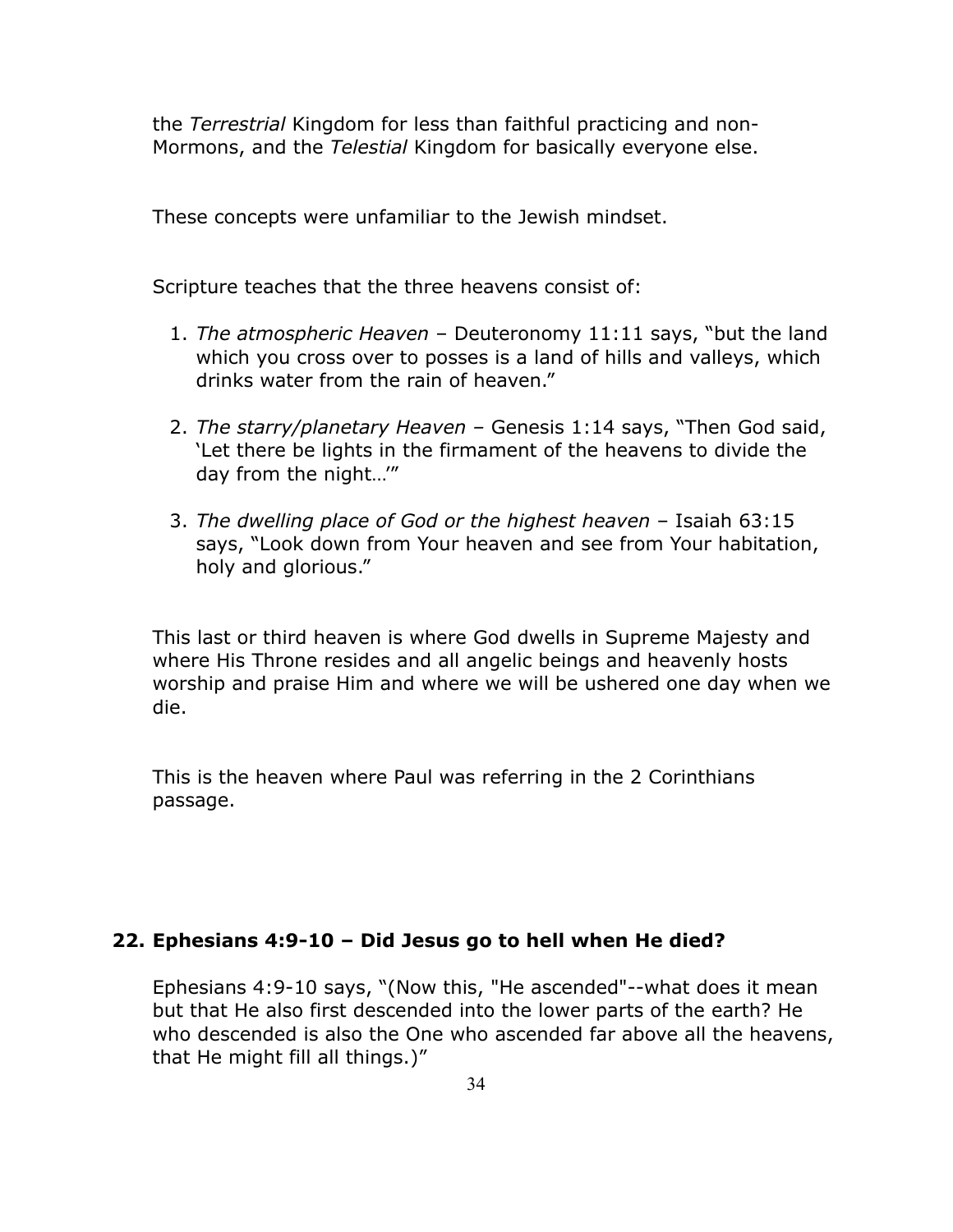The Old Testament speaks of a place called "Sheol" which simply means "abode of the dead" or "the underworld" and the NASB often translates Sheol as "the grave".

We get a picture of Sheol/Hades in Luke 16:19-31 where Lazarus and the rich man went when they died.

Sheol/Hades has two compartments or "holding places" where one side is called "Abraham's bosom" (verse 22) and the other side is "torment" or the "lost side" (verse 23).

Ephesians 4: 9-10 simply teaches that when Jesus died, He went to Sheol/Hades to free the believing captives who were held in captivity.

When Jesus ascended to Heaven, He took the believers from "Abraham's bosom" with Him (Ephesians 4:8-10). The "lost side" or "tormented side" of Sheol/Hades has remained unchanged. The unbelieving dead go there and await their final judgment which is still in the future.

Did Jesus go to Sheol/Hades? Yes, according to Ephesians 4:8-10 and 1 Peter 3:18-20 but He did not go to Hell, since it will not be populated until the final judgment (Revelation 20:13, 14).

Jesus later said on the Cross to the thief beside Him, "…today you will be with Me in Paradise." (Luke 23:43) Jesus' body was in the tomb but His soul/spirit went to "Abraham's bosom" side of Sheol/Hades. He then took all the righteous dead with Him to Heaven or "Paradise".

Today, when a believer dies, we are ushered into the presence of God.

Did Jesus go to Hell? No. Did Jesus go to Hades/Sheol? Yes.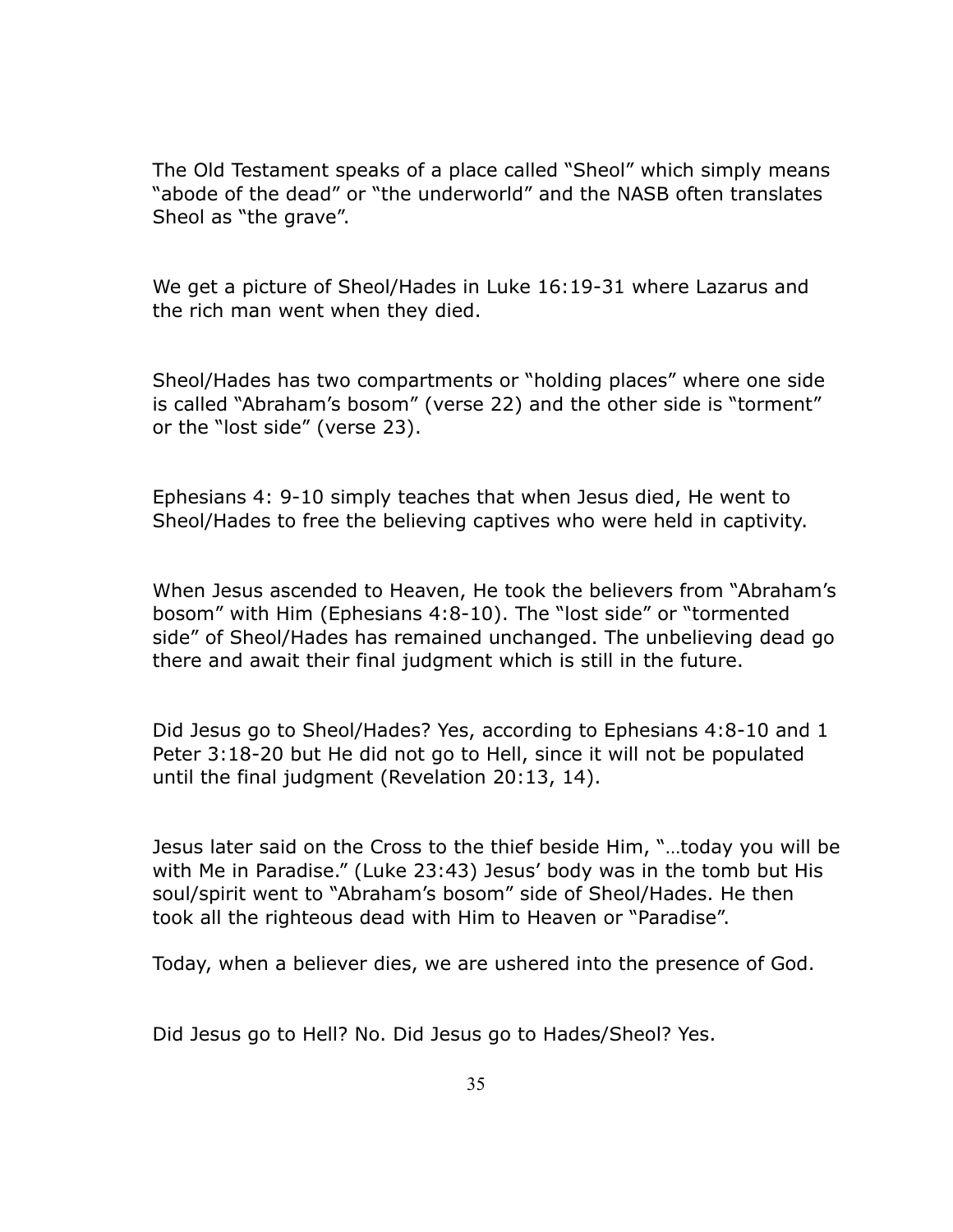# **Conclusion**

Many marvelous books on apologetics, commentaries and discipleship have been written that can help with difficult Bible passages. Start building your library of Godly Christian authors but never let these works replace Bible reading – they should only supplement Bible reading.

Don't let difficult Bible verses bring you down but learn from Godly men who have spent their lives studying the word of God BUT always, always, always compare what they say to the Bible itself, since the Scriptures are our *final court of appeal*.

Sir Isaac Newton (1643-1727) stated that "he stood on the shoulders of giants." This metaphor simply means that he continued his pursuit of understanding and education by studying the research and books written by people before him to further educate himself.

When we run into a Biblical difficulty, don't give up what you know for what you don't know.

Reverend E. Paul Hovey once stated, "Men do not reject the Bible because it contradicts itself, but because it contradicts them."16

Jesus stated in John 8:31-32, "If you abide in My word, you are My disciples indeed. And you shall know the truth and the truth shall make you free."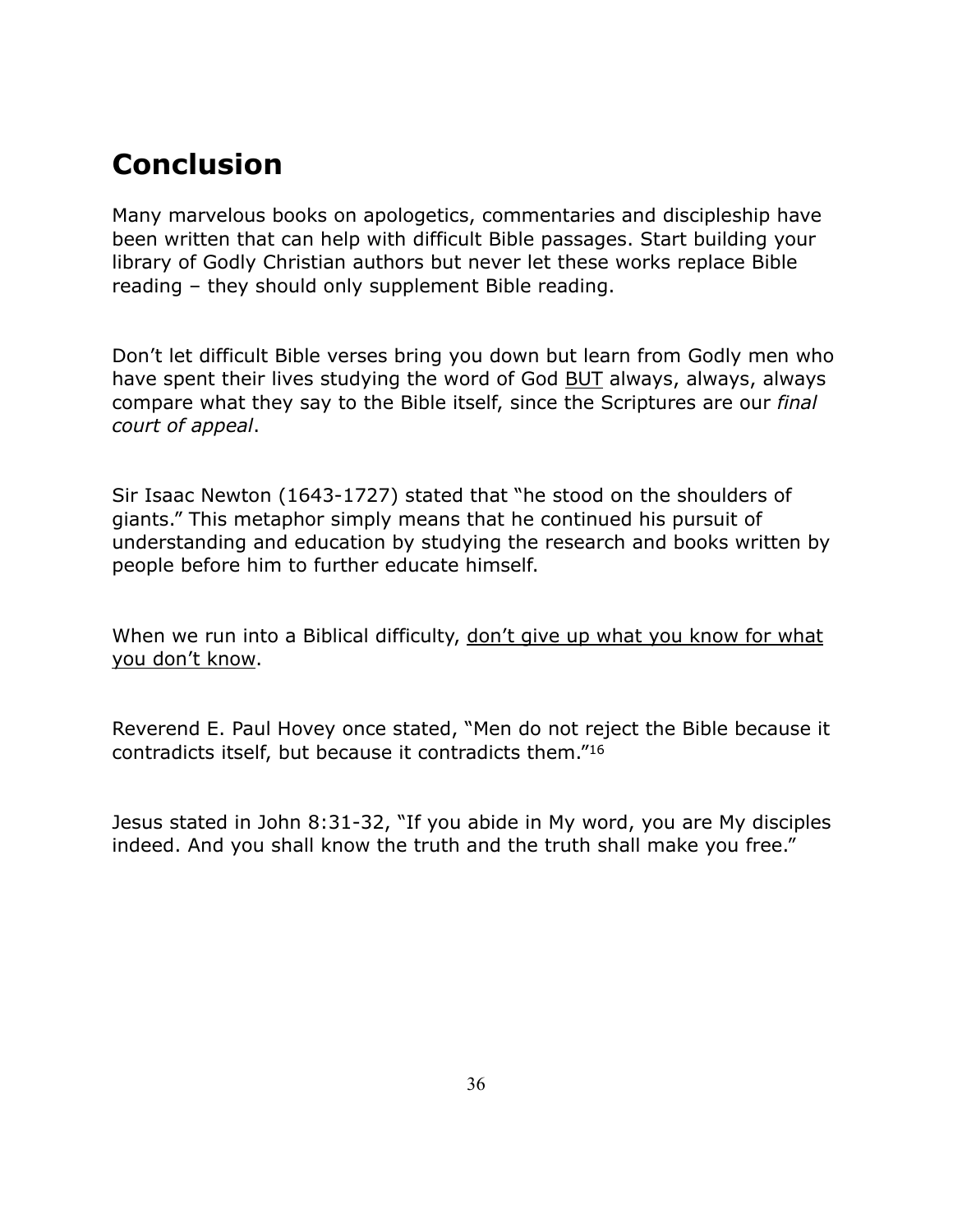# **Resources used for this teaching and recommended reading material:**

- 1. *When Skeptics Ask*, Norman Geisler and Ron Brooks, Baker Book House Co., ISNB 0801011418
- 2. *When Critics Ask*, Norman Geisler and Thomas Howe, Victor Books Co., ISNB 0896936988
- 3. *101 Most Puzzling Bible Verses*, Time Demy and Gary Stewart, Harvest House Publishers, ISBN 9780736911759
- *4. Hard Sayings of the Bible*, Walter Kaiser Jr., Peter Davids, F.F. Bruce, Manfred Brauch, InterVarsity Press, ISBN 083081423X
- *5. Bible Answers For Almost All Your Questions*, Elmer L. Towns, Thomas Nelson Publishing, ISBN 0785263241
- *6. One Minute Answers to Skeptic's Top Forty Questions*, Charlie H. Campbell, Aquintas Publishing, ISBN 1597519995
- 7. *New Testament Commentary on Acts 1-12* Dr. John MacArthur, Moody Press, ISBN 0802407595
- *8. New Testament Commentary on 1 Timothy,* Dr. John MacArthur, Moody Press, ISBN 0802407595

If you have questions or comments, please feel free to email info@calvaryCO.church